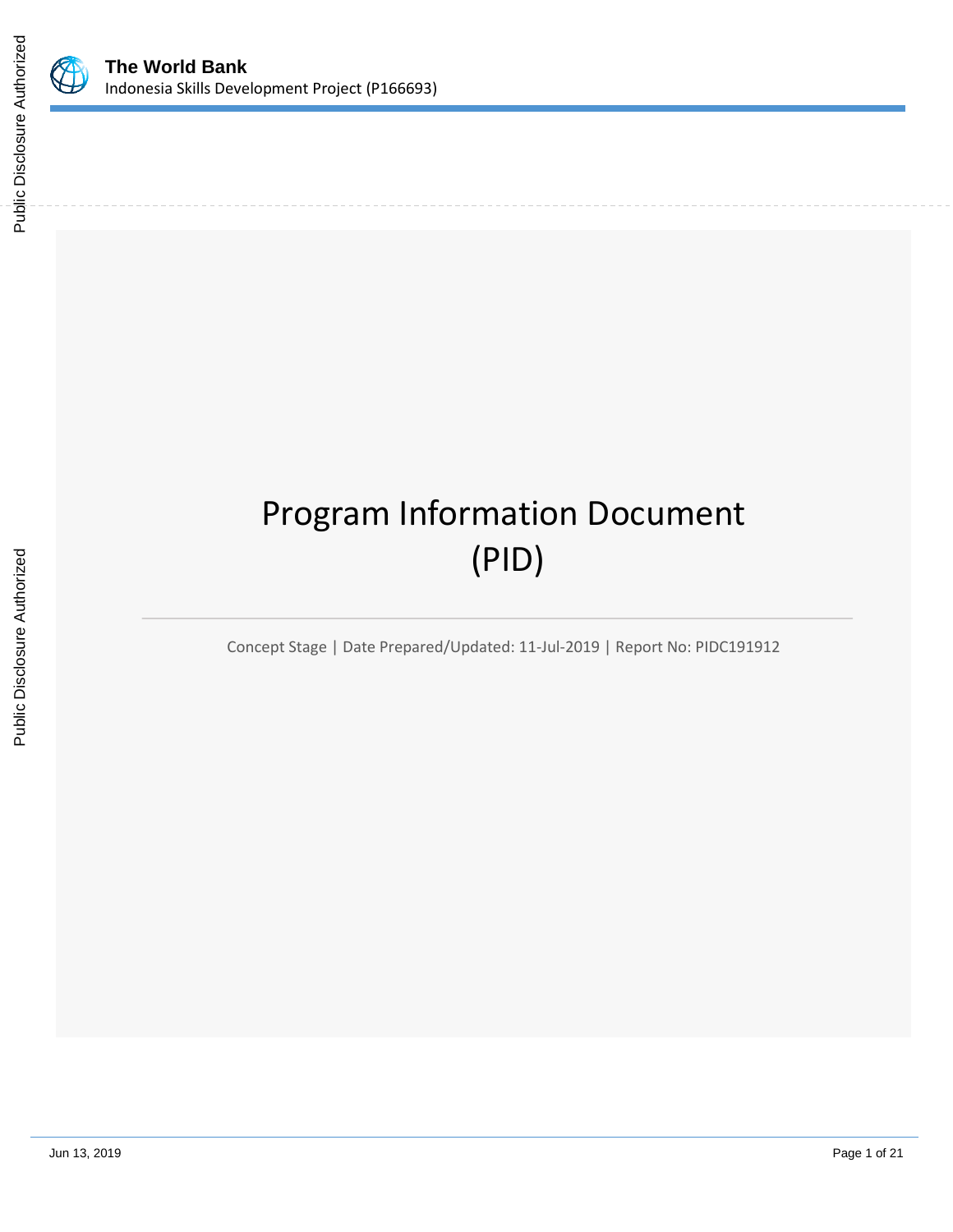

# **BASIC INFORMATION**

## **A. Basic Program Data**

| Country<br>Indonesia                                     | Project ID<br>P166693                          | Parent Project ID (if any)                                                                            | Program Name<br>Indonesia Skills<br>Development Project |
|----------------------------------------------------------|------------------------------------------------|-------------------------------------------------------------------------------------------------------|---------------------------------------------------------|
| Region<br>EAST ASIA AND PACIFIC                          | <b>Estimated Appraisal Date</b><br>20-Jan-2020 | <b>Estimated Board Date</b><br>12-Mar-2020                                                            | Does this operation<br>have an IPF<br>component?<br>No. |
| Financing Instrument<br>Program-for-Results<br>Financing | Borrower(s)<br>MINISTRY OF FINANCE             | <b>Implementing Agency</b><br><b>COORDINATING MINISTRY</b><br>OF ECONOMIC AFFAIRS,<br><b>BAPPENAS</b> | Practice Area (Lead)<br>Social Protection &<br>Jobs     |

**Proposed Program Development Objective(s)** 

To support the Government of Indonesia' development of a more skilled workforce by enhancing the institutional mechanisms for skill development and increasing access to quality and market-relevant training for the workforce.

**COST & FINANCING**

#### **SUMMARY (USD Millions)**

| <b>Government program Cost</b> | 6,000.00 |
|--------------------------------|----------|
| <b>Total Operation Cost</b>    | 6,000.00 |
| <b>Total Program Cost</b>      | 6,000.00 |
| <b>Total Financing</b>         | 6,000.00 |
| <b>Financing Gap</b>           | 0.00     |

#### **FINANCING (USD Millions)**

| <b>Total World Bank Group Financing</b> | 200.00  |
|-----------------------------------------|---------|
| World Bank Lending                      | 200.00  |
| <b>Total Government Contribution</b>    | 5800.00 |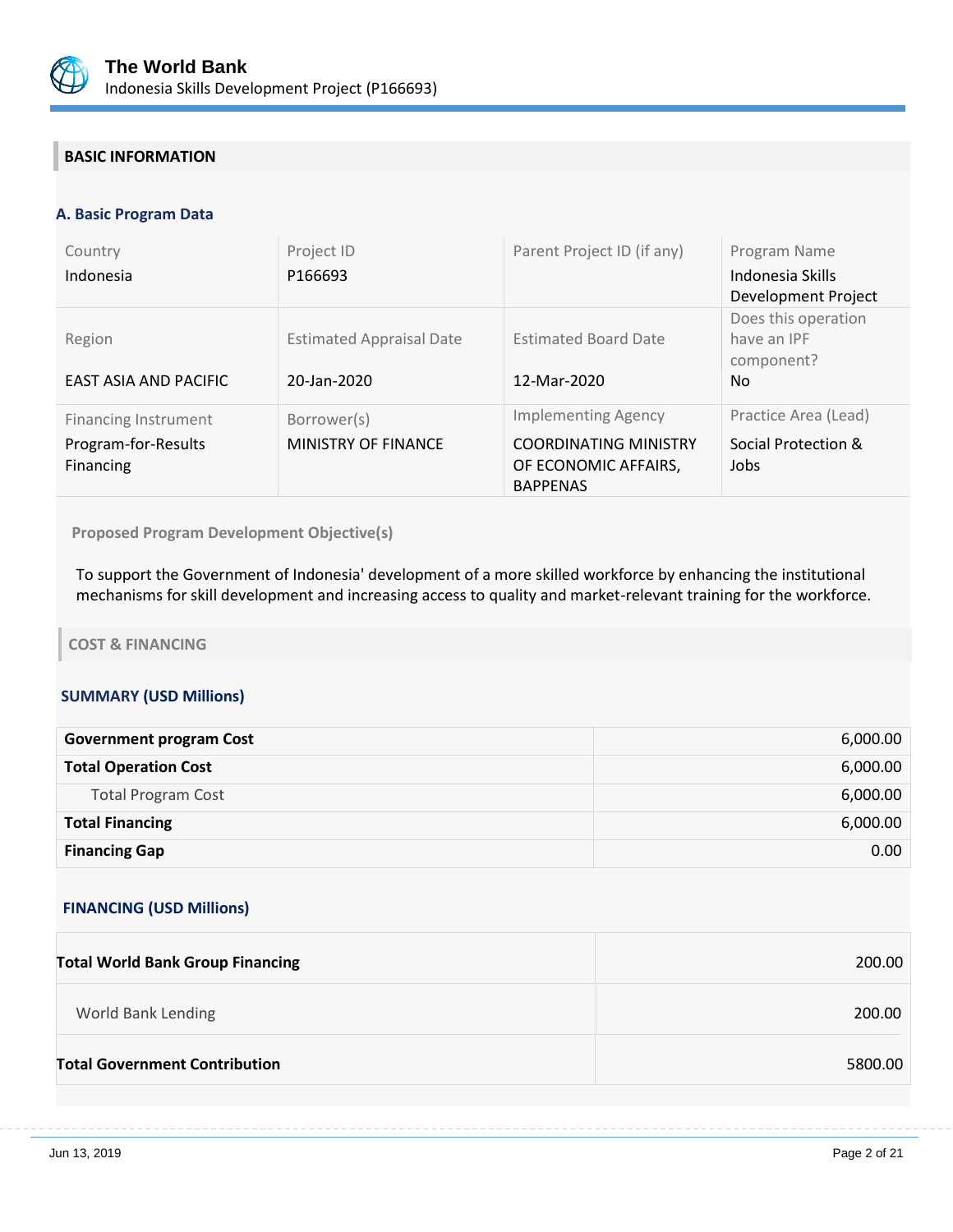

## **B. Introduction and Context**

#### Country Context

Indonesia is the world's largest archipelagic state, fourth most populous nation, and eighth-largest economy in purchasing power parity terms. It is a member of the Association of Southeast Asian Nations group of countries as well as the G-20. There are 261 million Indonesians, comprising 300 distinct ethnic groups and speaking over 700 languages and dialects, who inhabit 11,500 of the 17,500 Indonesian islands. With a gross national income per capita of about US\$3,846 (2017), Indonesia is classified as a lower-middle-income country.

Indonesia has made significant gains in economic growth and poverty reduction in the past decade. Relatively strong economic growth (on average, 5.5 percent per year since 2000) has been accompanied by a sustained decline in poverty rates: about 31 percent and 6.8 percent of the population lived on \$3.1 a day and \$1.9 a day, respectively, in 2016, down from 82 percent and 48 percent, respectively, in 1998. However, Indonesia's performance in terms of reducing vulnerabilities or boosting sharing prosperity is less impressive. The number of vulnerable in 2016 (i.e., those between the poverty line and 1.5 times the line) remains high, at 24 percent of the population, mainly due to a lack of productive employment and vulnerability to shocks. Together, the poor and vulnerable are 35 percent of the population. Inequality, as measured by the Gini coefficient, increased from 30 points in 2000 to 41 points by 2014, one of the fastest widening in the East Asia and Pacific Region.

In terms of human development indicators, despite progress, several challenges remain. More Indonesians are going to school than ever before, but enrollment is not equivalent to attainment. Low-income students continue to have worse indicators. Between 1990 and 2015, the average years of schooling in Indonesia increased from 3.3 to 7.9 years, and the expected years of schooling increased from 10.1 to 12.3 years. Indonesia achieved near universal enrollment in primary education, yet only three-quarters of students continue to secondary school. Dropout and discontinuation are driven by both economic and personal factors, and students of higher socio-economic backgrounds are more likely to enroll and stay in school. Disparities in access amongst socio-economic groups have also persisted. About 23 percent of villages do not have any pre-primary education services. There are also severe disparities in education service provision between urban and rural areas and across provinces. Moreover, Indonesian students perform below what is expected according with its income level on international assessments in literacy, math, and science, and nearly half of fourth- and eighthgraders demonstrate at best only a rudimentary understanding of these topics.<sup>1</sup> Math achievement is hindered by curriculum flaws and poor instruction methods. All this signals inadequate skill training in public education. Indeed, the country's current Human Capital Index (HCI) score is 0.53, reflecting low levels of learning, specifically 7.9 learning adjusted years for 12.3 expected years of education, among other challenges.<sup>2</sup> In terms of health, there are also important pending challenges, in particular with 37.2 percent of Indonesian children under 5 years of age being stunted (2013 National Health

 $1$  The PISA assessment is one of the most well-respected international measurements of school quality. It evaluates 15-year-old students on science, reading, and mathematics skills every five years. Indonesia has participated since 2000. In 2015, out of 72 economies, Indonesia ranked 66th in reading, 65th in mathematics, and 64th in science, making it the lowest-scoring among the Southeast Asian participating economies.

<sup>&</sup>lt;sup>2</sup> Human Capital Index and Components, World Bank. 2018. [https://www.worldbank.org/en/data/interactive/2018/10/18/human](https://www.worldbank.org/en/data/interactive/2018/10/18/human-capital-index-and-components-2018)[capital-index-and-components-2018](https://www.worldbank.org/en/data/interactive/2018/10/18/human-capital-index-and-components-2018). 'Learning adjusted years' means that students who attend on average 12.3 years of education are only expected to cumulatively learn the equivalent of 7.9 years.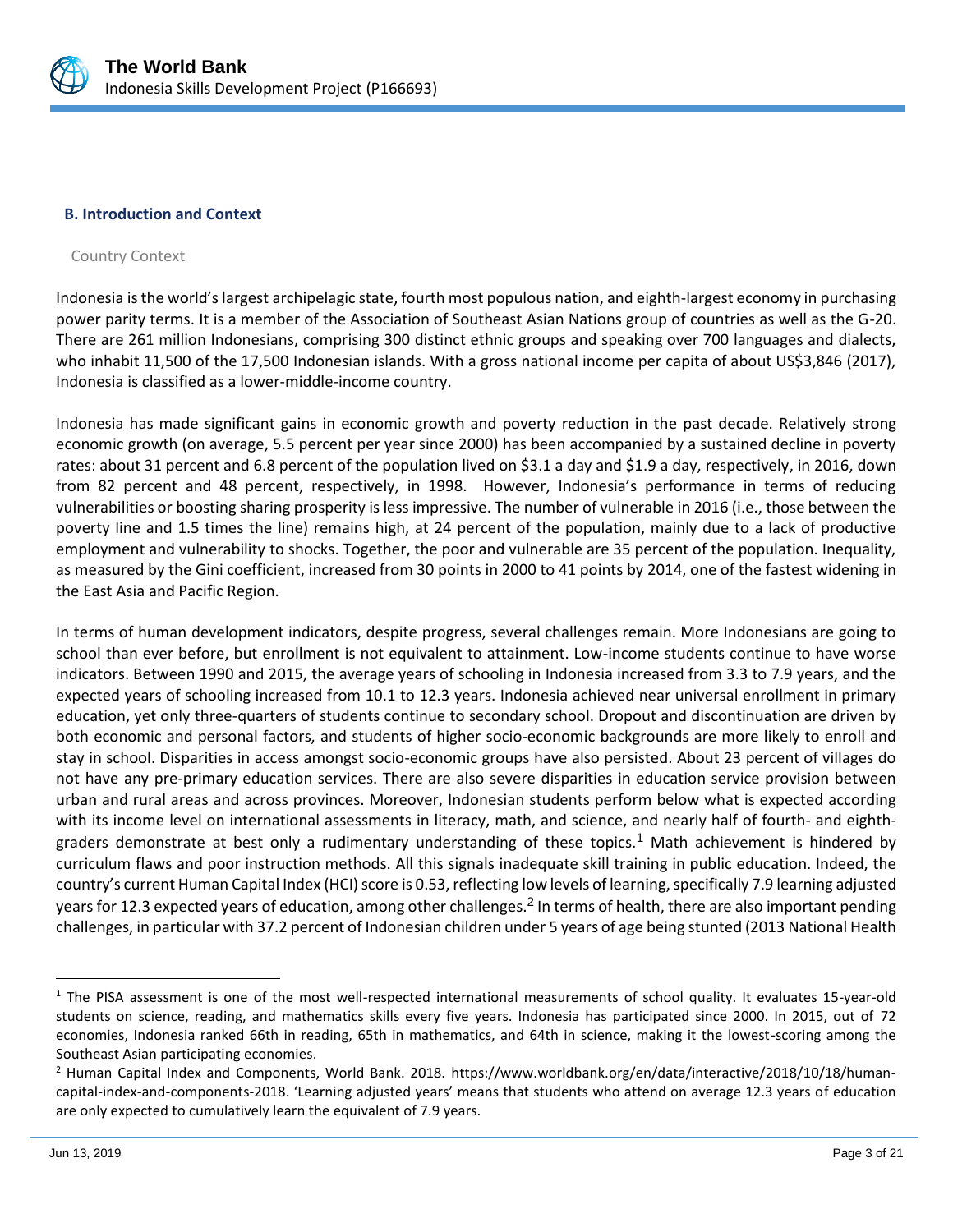

Survey), and 19.6 percent being underweight. However, there is a high degree of commitment by the Government to improve Indonesia's human capital.

## Sectoral (or multi-sectoral) and Institutional Context of the Program

Indonesia is experiencing structural transformation, with employment shifting away from rural areas into urban areas. The employment rate reached a two-decade record high in 2018 while the unemployment rate continues to fall. Approximately half of workers in 2017 had wage-paying jobs, compared to 2001, when only 39 percent of workers were paid by an employer. Also during the same period the share of employment in the agriculture sector declined from 44 to 30 percent. This is relevant as one-third of agricultural employment is in the form of unpaid family workers, leaving workers more vulnerable to economic shocks or poor working conditions. Conversely, over the same period of time, employment in trade, restaurants and hotels increased from 19 to 23 percent, while employment in community, social, and personal services rose from 12 to 17 percent. This signals a shift in labor demand towards more productive sectors.

At the same time, the Indonesian labor force is expanding, growing by 1.7 million people in 2017. Between 2016 and 2017, the labor force participation rate slightly rose from 66.3 to 66.7 percent. However, the quality of jobs in Indonesia is still mostly low. Approximately 40 percent of workers are employees without a work contract, and more than 20 percent are (farm or off-farm) household enterprise owners. However, Indonesia is not expanding much the share of skilled workers in the labor force: just 11 percent of labor market entrants had a university degree or higher, which is equivalent to the share of tertiary-educated people (university or higher) in the labor force: 12.1 percent. This also suggests that most of Indonesia's labor market growth is still driven by low-skilled laborers.



## **Educational Attainment of the Labor Force**

Source: Sakernas 2000-2017, WB Staff Calculations

The percentage of women who participate in the labor market has also remained low, at roughly 50% since 1990 (much lower than Vietnam, China, or Thailand, all above 65%), and only 38% of the workforce is comprised of women. These rates are lower than regional and income-level counterparts and can be attributed several barriers. Cultural norms and legal barriers include the exclusion of women from serving as heads of household and better treatment for sons over daughters in inheritance law, and even the 1974 Marriage Law states a wife "has the responsibility of taking care of the household to the best of her ability." Women from poor or rural households are particularly subject to discouragement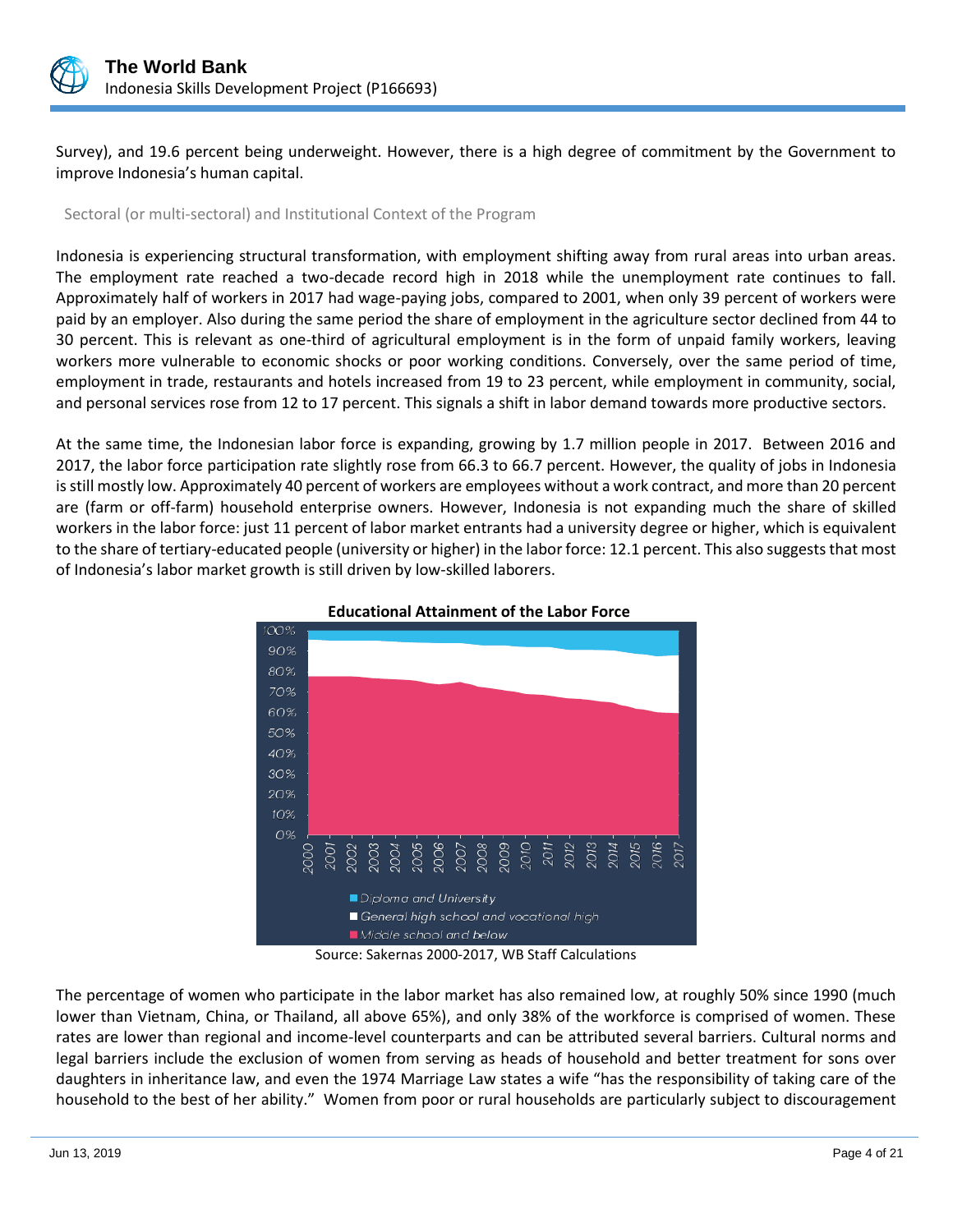

to enter the labor force.<sup>3</sup> However, these trends are expected to change as women are becoming increasingly more educated and closing the gap with males. For instance, in 2016, the number of females in the labor force with Diploma was higher than males.<sup>4</sup>



**Mean Years of Complete Schooling by Gender**

Most workers in Indonesia are employed in semi-skilled occupations (62 percent of Indonesians). Yet the proportion of semi-skilled workers has been declining over the past few years, while both low skilled and high skilled worker shares have increased. This suggests a "hollowing-out" of the mid-skilled middle of the Indonesian labor market, which is of serious concern as the country seeks to move up the value chain. One possible explanation behind these trends is the changing nature of jobs due to technology advancement. Representatives from Indonesia's employers' association say that the doubling of minimum wage between 2012 and 2018 has increased the rate of automation in some sectors because of the associated rise in labor costs relative to machines. Another potential reason behind these trends might be skills mismatch. In recent years, employers have reported difficulty filling semi- and high-skilled jobs, which may suggest that these positions may be filled by people with inappropriate skill levels or trained in fields of study where there is weaker labor demand.

Source: Asian Development Bank (2018)

 $3$ The gap is largest in North Kalimantan, where 45% more men participate in the workforce than women, and it is the smallest in Bali, at 13%.

<sup>4</sup>Asian Development Bank (2018), "Indonesia: Enhancing Productivity through Quality Jobs."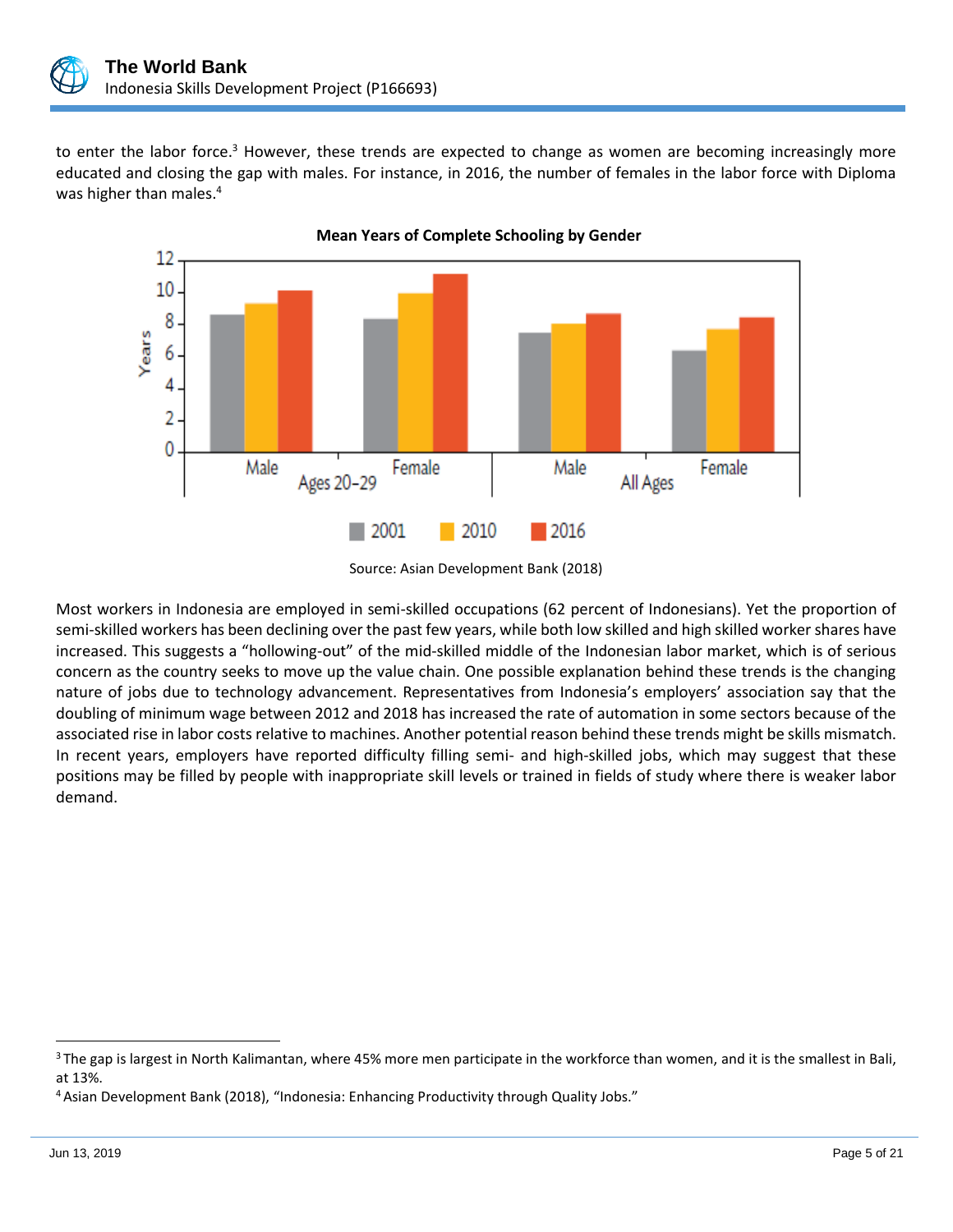

## **Employment by skills categories**

Source: National Labor Force Survey (Sakernas)

The potential to upskill the Indonesian labor force is high. While Indonesian firms demand higher skills level, a large part of the Indonesian workforce is not able to meet these needs.<sup>5</sup> It is estimated that approximately 3 million of Indonesians attend formal and non-formal education every year and enter into the labor market. Of those, 2 million have the skills to perform occupations at the operator level (qualification framework level 1, 2 and 3), 0.1 million at the technician and analyst level (level 4, 5 and 6), and the 0.8 million at the expert level (level higher than 6).<sup>6</sup> On the other side, the estimated demand for experts is twice the supply, and the demand for technicians is four times the estimated supply. Indonesian firms are becoming more customer- and export-oriented, increasingly demanding soft skills such as leadership, communication, and relationship management. Most employers also report difficulty filling high-skilled positions, specifically managerial roles. English and digital skills are lacking in the labor force, and high turnover rates and talent poaching may create disincentives for firms to train employees. These skills demands are not being met by Indonesian job-seekers, generating high levels of skills mismatch where employees either have too many or too few skills for their jobs.

Furthermore, Indonesian employers do not believe the education and training system is producing quality graduates, an issue is likely going to get worse in light of ongoing technological transformation and automation ("Industry 4.0") unless the system is reformed. Current returns to TVET are close to zero as compared with workers that completed senior high school, suggesting that TVET today adds very little to improved job prospects.<sup>7</sup> A weak training system eliminates signaling, making it difficult for employers to identify candidates with a satisfactory level of skills across the spectrum (managerial, technical, digital, behavioral, etc.). Skills imbalances may be caused by several different factors. In Indonesia, these factors include: 1) Inadequate labor market information; 2) Weak fundamentals to engage in technical vocation education and

<sup>5</sup> The OECD PIAAC assessment measures adult literacy, numeracy, and problem solving in technology-rich environments. In 2014-15, PIAAC was administered for the first time in Jakarta to 7,229 adults aged 16-65. Indonesia was the worst-scoring participating country. The share of adults scoring at or below Level 1 was 70% for literacy and 60% for numeracy. At this level, individuals can only read brief texts or complete simple math processes such as counting. Less than 1% attained Level 4 or 5 for literacy, which demonstrates sophisticated knowledge, and only 1.4% attained similar levels for numeracy. The OECD average, for comparison, of test-takers reaching Level 4 and 5 is 10.6% for literacy and 11.2% for numeracy.

<sup>&</sup>lt;sup>6</sup> The Indonesia Qualification System accommodates nine level of skills advancement. Officially endorsed by the issuance of Presidential Regulation No. 8/2012 on the Indonesia Qualification Framework, the system consists of three main categories: Operator (Level 1-3), Technician (Level 4-6), and Expert (Level 7-9). These leveling was established as a main reference for all occupational sectors to determine required learning outcomes as a result from different learning pathways (i.e. formal education, work training, and prior learning/working experience).

<sup>&</sup>lt;sup>7</sup> International Labor Organization (2017), "Indonesia Jobs Outlook 2017: Harnessing Technology for Growth and Job Creation."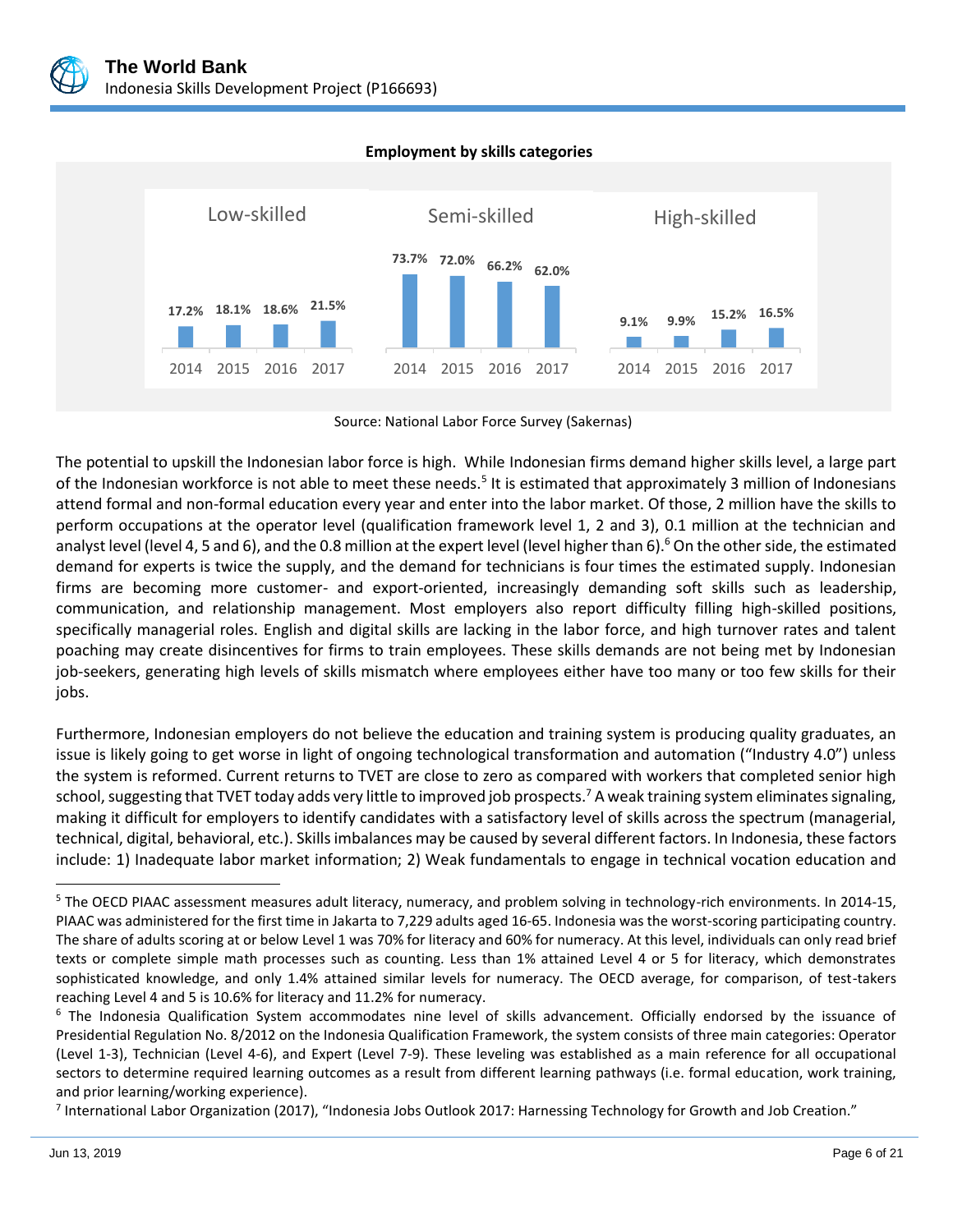

training (TVET); 3) Local mismatch and heterogenous quality of TVET providers; 4) Limited opportunities for on-the-job training; 5) High labor mobility costs; and 6) Rapid structural change and technological development. The table below describes how each of the factor mentioned above may be led to skill imbalances in the Indonesian labor market.

#### **Potential Sources of Skills Imbalances in Indonesia**

**Inadequate labor market information and intermediation**: Indonesian workers mainly find jobs through informal networks rather than through formal messaging boards, job announcements, or job matching services. The majority of TVET providers do not have the mechanisms to assess labor market performance of their graduates. The labor market matching service from the Ministry of Manpower has limited capacity, specially in the smaller districts. Additionally, this service does not gather information systematically to guide the skills development system. Therefore, students and jobseekers interested in further investing in skills may not invest in the skills that are being demanded by employers because of lack of information on labor demand and other labor market indicators.

**Weak fundamentals to engage in TVET.** Only 65 percent of Indonesian workers have completed a senior secondary education, indicating a relatively low level of education. In recent decades, enrollment in upper secondary education has increased substantially, suggesting future generations will be better-educated. However, Indonesia still suffers from poor school quality. Scores from the OECD's Programme for International Student Assessment (PISA) show that more than half of Indonesian students do not possess adequate skills to compete in the labor market.

**Local mismatch and heterogenous quality of TVET providers.** The supply of TVET providers has increased significantly over the last decade, but, in many cases, the expansion has not aligned with local demand. Additionally, the quality of TVET providers is highly heterogenous. The use of accreditation of TVET institutions and certification of graduates, as a quality assurance mechanism has been limited.

**Limited opportunities for on-the-job training**: According to the World Bank's Labor Market Stakeholders' Perception Survey 2016, only one-third of Indonesian medium-size firms provide training to workers. Meanwhile, one-third of large firms that are required under Indonesian labor regulations to provide worker trainings have failed to comply with it. Only just 5 percent of the labor force reported receiving formal training.

**High labor mobility costs**: Recent evidence shows that higher housing prices and rising minimum wages in Indonesia have limited the ability of individuals who experience negative economic shocks to find a job. $8$ 

**Structural changes and rapid technological change (Industry 4.0):** The Indonesian economy is transitioning from an agriculture-based economy towards a more manufacturing and service-led economy. In addition, the quick adoption of new technology, may lead to skills imbalances as the labor supply adjusts to changing needs. One important aspect is digital and ICT skills, in the context of Industry 4.0, currently undersupplied by the training system (recent estimates suggest that the country currently falls short of 9 million ICT-skilled workers).<sup>9</sup>

<sup>&</sup>lt;sup>8</sup> Source: Cali, M., T. Hidayat, C. H. Hollweg, "Determinants of Labor Mobility Costs in Indonesia," preliminary and incomplete draft, July 2018.

<sup>9</sup> Tan, K. and J. Tang (2016), "New skills at work: Managing skills challenges in ASEAN-5."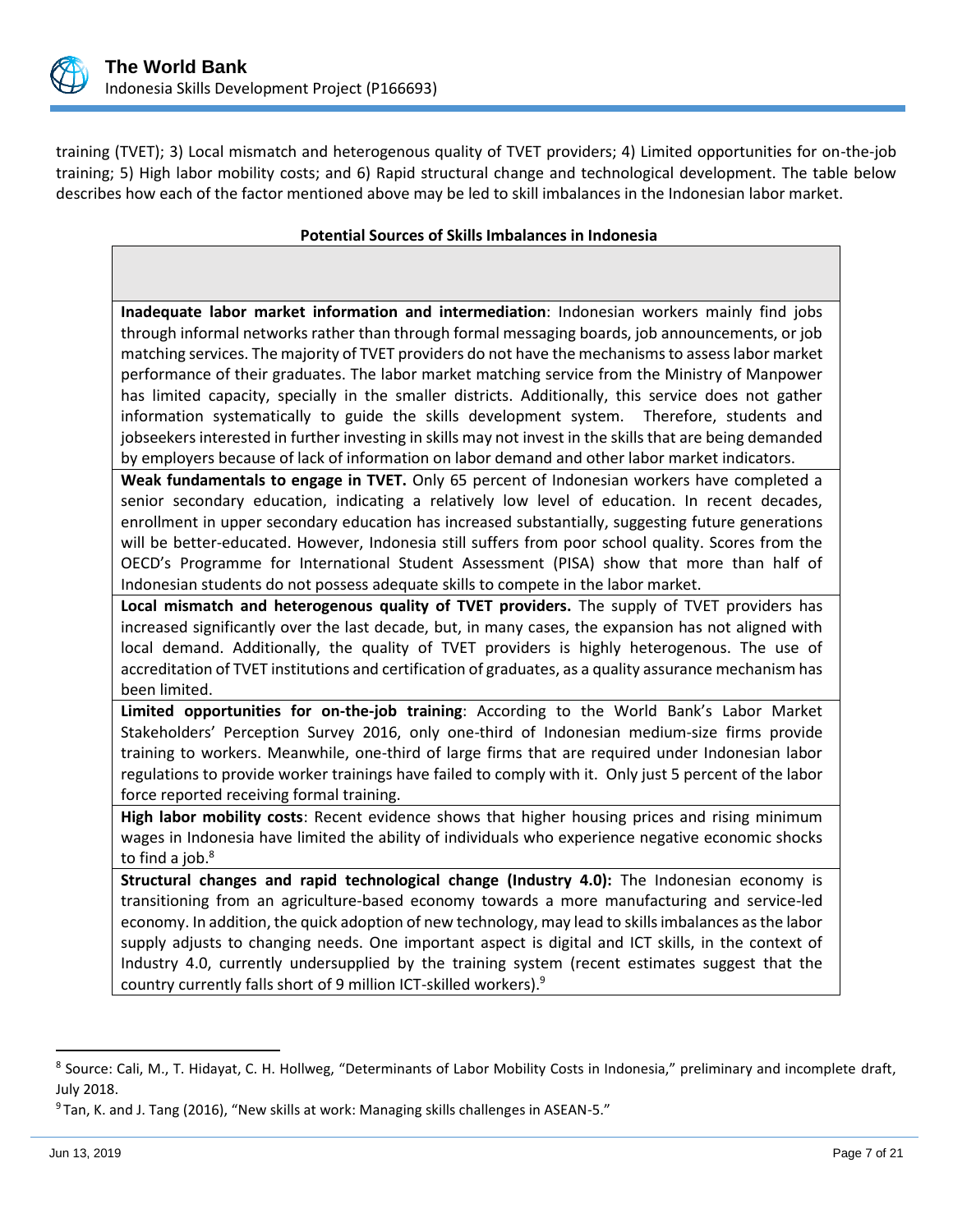

In Indonesia, the TVET system consists of formal and non-formal tracks, that cover several trades. <sup>10</sup> The Ministry of Education and Culture (along with the Ministry of Religious Affairs, and the Ministry of Research, Technology, and Higher Education) oversee formal education institutions, while both the Ministry of Education and Culture and the Ministry of Manpower oversee (independently) thousands of non-formal training institutions. Around 16 different line ministries, along with local governments, also have direct implementation control or oversight of many of these training institutions, with limited coordination among themselves. Formal vocational education prepares young people (16-24 years old) for their first job and consist of vocational high-schools (SMKs) at the secondary level, and polytechnics and community colleges at tertiary level. Latest data indicates that there are 13,410 SMKs, almost 75% private, with more than 4.9 million students in 2018. At the same time, 2,131 institutions at tertiary level serve nearly 620,000 students.<sup>11</sup> Non-formal training programs are designed to provide skills for initial job seekers without formal vocational education background and workers whose jobs have become obsolete (re-skilling) or as part of workers' career development (up-skilling). For non-formal education, 5,706 work training centers (BLKs) covering 2.0 million students, and 19,633 operated training institutions (LKPs).<sup>12</sup> More than half of training institutions (SMKs, BLKs) are relatively small compared to international standards, with less than 200 students each.



Source: World Bank (2017), "Revitalizing the Skills Training System in Indonesia: Proposed reform options"

<sup>&</sup>lt;sup>10</sup> "Formal education" refers to traditional courses related to education, i.e. upper secondary, university, and polytechnics, or other studies that lead to a degree (and skills acquired can be certified). "Informal education" refer to shorter courses that can lead to a certification but not a degree (nonetheless, through a modular approach, an accumulation of shorter courses could lead to a degree).  $11$  Malik, A., T. Jasmina, and T. Ahmad (2019), "Chapeau Paper: Indonesia Technical and Vocational Education and Training." <sup>12</sup> World Bank (2019), "Mapping of Training Institutions in Indonesia".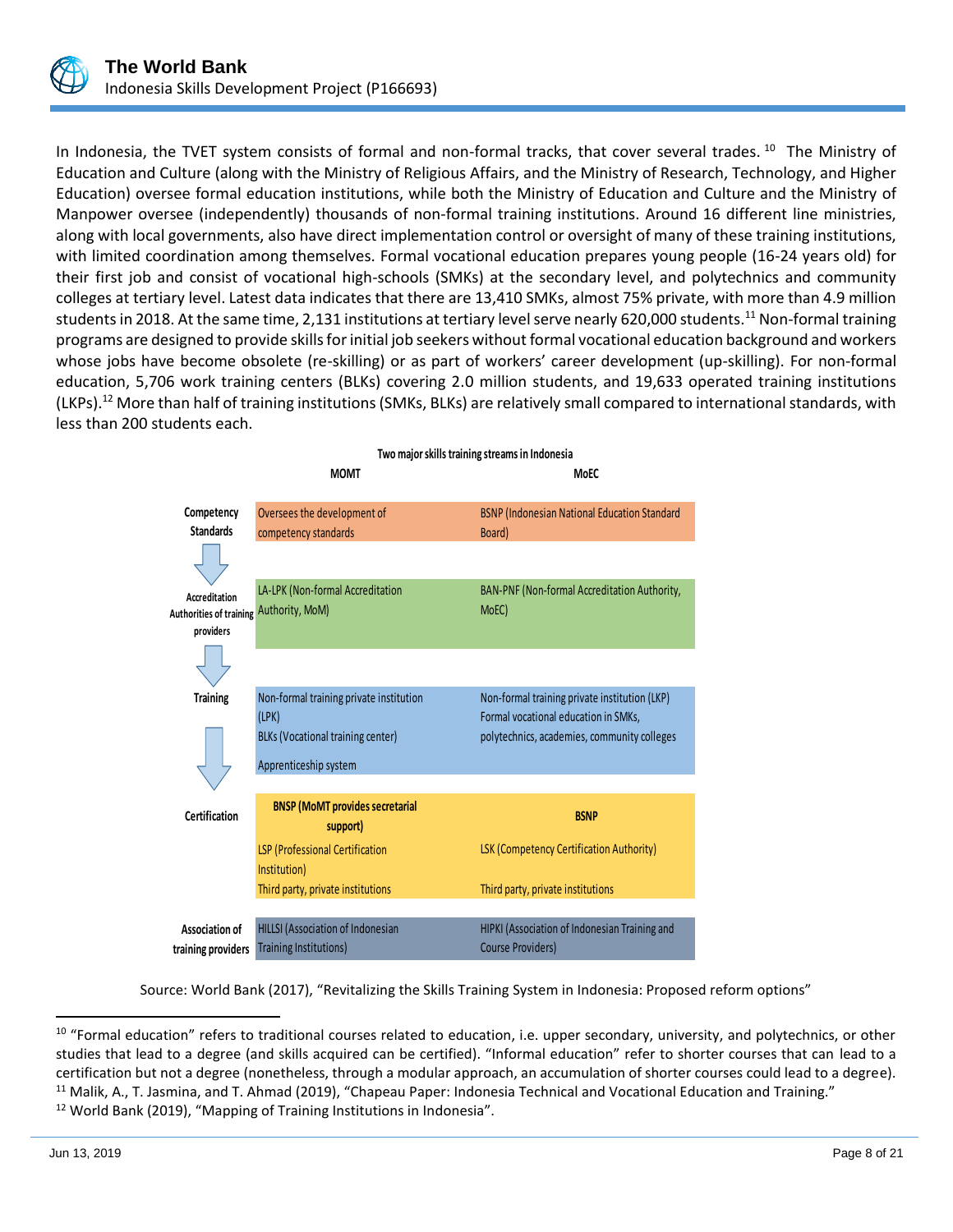

| $\ldots$                      |                   |            |            |              |           |  |
|-------------------------------|-------------------|------------|------------|--------------|-----------|--|
|                               | <b>Non-Formal</b> |            |            | Formal       |           |  |
|                               | <b>BLK</b>        | <b>LKP</b> | <b>SMK</b> | PT           |           |  |
| <b>Number of Programs</b>     | 13,012            | 23,391     | 29,485     | 5,705        | 71,593    |  |
| Agribusiness                  | 620               | 227        | 1,942      | 131          | 2,920     |  |
| Arts                          | 1,206             | 994        | 1,321      | 116          | 3,637     |  |
| Business & Management         | 5,428             | 656        | 6,196      | 1,538        | 13,818    |  |
| Energy & Mining               | 235               |            | 96         |              | 331       |  |
| <b>Health</b>                 | 666               | 374        | 2,602      | 1,208        | 4,850     |  |
| ICT                           | 4,349             | 6,565      | 13,856     | 1,478        | 26,248    |  |
| Maritime                      |                   | 15         | 1,084      | $\mathbf{1}$ | 1,100     |  |
| Tourism                       | 98                | 1,445      | 1,922      | 128          | 3,593     |  |
| <b>Others</b>                 | 410               | 13,115     | 466        | 1,105        | 15,096    |  |
| <b>Number of Institutions</b> | 5,706             | 19,633     | 13,410     | 2,131        | 40,880    |  |
| <b>Number of Students</b>     | 2,004,723         | n.a.       | 4,934,847  | 619,596      | 7,559,166 |  |

**TVET: Programs, Institutions and Students** 

The training system is plagued by quality concerns and mis-matches. For instance, recent statistics show that the unemployment rate among SMKs graduates is 11.2%, the highest across all educational levels. Involvement of industry is limited, and very few trainees acquire the relevant practical experience. Certification is also a serious issue: most SMKs are not yet licensed as professional institutions by the Indonesia Professional Certification Authority (BNSP). And despite the large number of graduates, they are concentrated in specific areas where there may be oversupply of graduates, while at the same time not covering much others plagued of shortages.<sup>13</sup> SMKs often lack appropriate infrastructure and facilities, such as computer network, internet bandwidth, laboratory facilities, etc. BLKs also suffer from similar issues and constraints as SMKs. A World Bank survey in 2011 revealed that 67% of BLKs had never received equipment in the previous two decades, and only 36% of the instructors had industry experience. And around 95% still conducted evaluation without independent verification. Though most of the BLKs are under the authority of local governments, their operationalization depends on funding at central level.

The fact however, remains, that the coverage of the current skills training system is very low. Only 5 per cent of the labor force reports having received further training, the majority of whom completed at least secondary education (see Figure 3). Workers who did receive training are mostly employed in the financial sector and in the public service. The low coverage of skills training can be in part attributed to the supply of low-quality training available but must also be considered in respect to the low demand from firms due to employers' financial constraints and lack of incentives for on-the-job training. Firms in Indonesia offer much fewer training opportunities to their employees compared with firms operating in other East Asia countries and globally. Small and medium sized firms offer very little training, while large firms offer less compared to those in the region. The lack of a critical mass of firms in Indonesia demanding quality training in certain sectors contributes to an under-developed supply of relevant training, as does wage compression, which reduces the demand from workers for quality training.

<sup>13</sup> Malik et al (2019).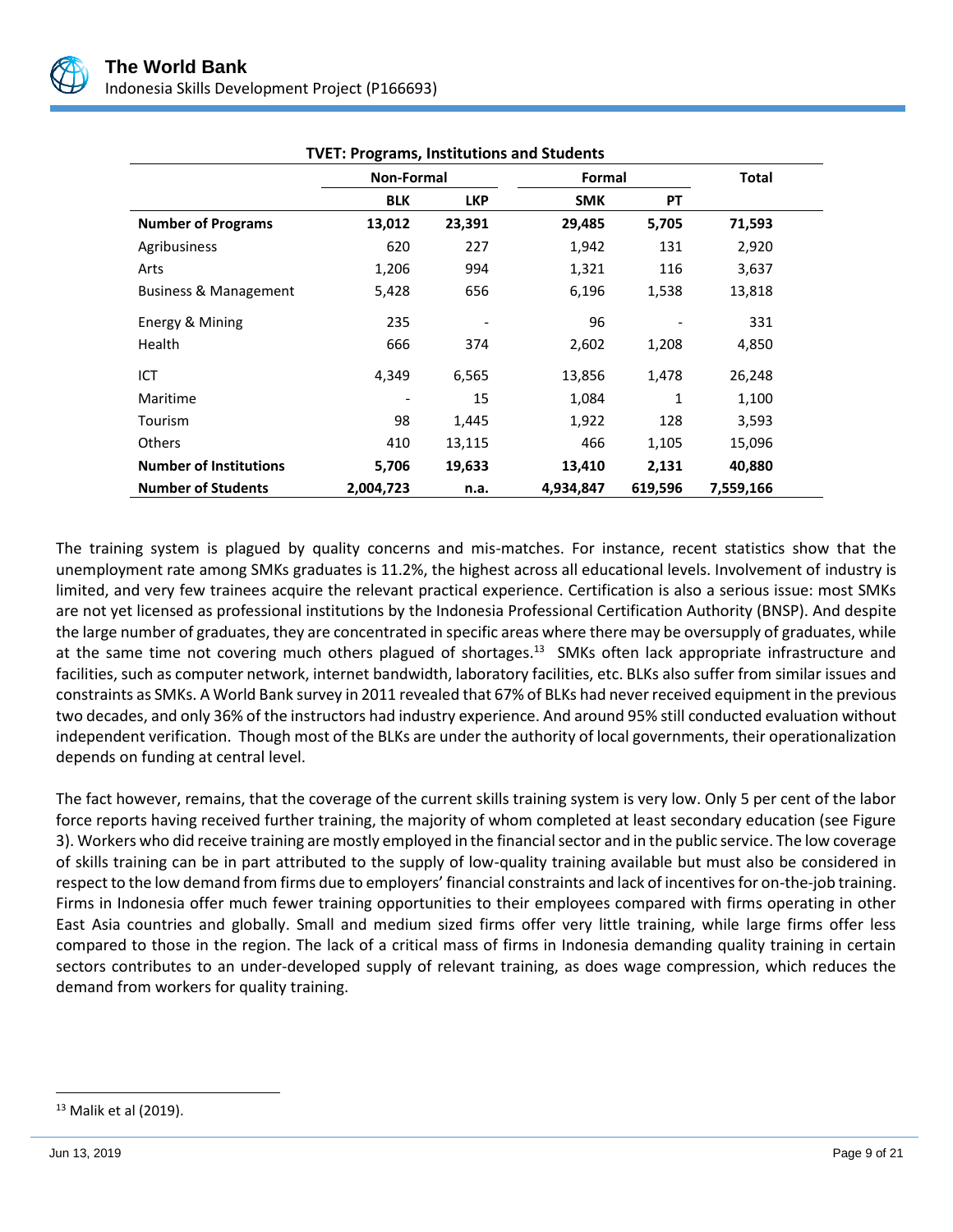





Source: World Bank (2017), "Revitalizing the Skills Training System in Indonesia: Proposed reform options"

| Share or Firms that Conduct Formal Hammig |      |  |
|-------------------------------------------|------|--|
|                                           | (%)  |  |
| East Asia and the Pacific                 | 31.7 |  |
| Middle Income<br>Countries                | 36.2 |  |
| Indonesia 2009                            | 10.1 |  |
| Indonesia 2015                            | 12.9 |  |
| Malaysia                                  | 30.9 |  |
| Philippines                               | 56.1 |  |
| Vietnam                                   | 25.1 |  |
| Thailand                                  | 35.9 |  |

# **Share of Firms that Conduct Formal Training**

Source: Gomez-Mera and Hollweg (2018), "Firm Performance and Constraints in Indonesia".

| Percentage of firms that cited inadequate skills in trying to hire each type of worker |                                     |                                       |                                       |                                       |  |
|----------------------------------------------------------------------------------------|-------------------------------------|---------------------------------------|---------------------------------------|---------------------------------------|--|
| Type of worker                                                                         | <b>Indonesia</b><br>$(2009 - 2015)$ | <b>Malaysia</b><br>$(2015 -$<br>2016) | <b>Thailand</b><br>$(2015 -$<br>2016) | <b>Philippines</b><br>$(2015 - 2016)$ |  |
| Managers                                                                               | 76.7                                | 30.2                                  | 75                                    | 34.2                                  |  |
| Non-production technicians, associate<br>professionals, and sales workers              | 67.3                                | 50                                    | 86.7                                  | 55.6                                  |  |
| Skilled production workers                                                             | 55.1                                | 39.5                                  | 46                                    | 69.3                                  |  |
| Unskilled non-production workers                                                       | 43.4                                | 25.6                                  | 57.1                                  | 38.9                                  |  |
| Unskilled production workers                                                           | 21.8                                | 38.5                                  | 25                                    | 48.1                                  |  |

Source: Gomez-Mera and Hollweg (2018).

Even for those workers or prospective workers undertaking training, services to match to available employment opportunities are underdeveloped. Over 90% of job seekers report contacting family or friends to find a job, making it the most common search method in Indonesia. Whole several labor market information programs exist, there is little analysis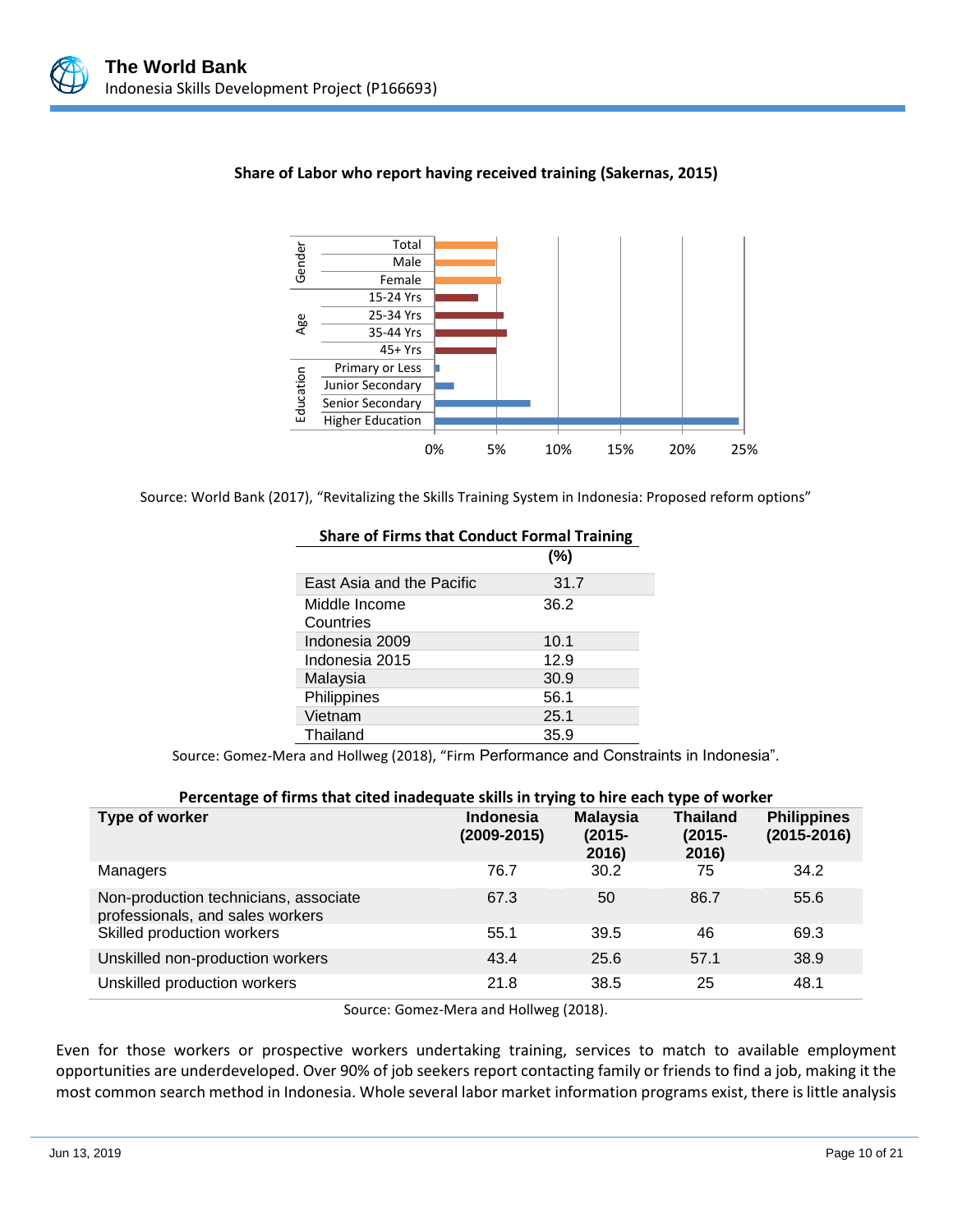of their impact or their functioning. In general, these programs are regulated by Ministry of Manpower and are operated by its regional offices, also known as Disnaker offices. Their quality varies depending on the capacity, interest and resources of the local Disnaker office. There are indications that these systems are not effective at connecting employers with potential candidates and offering signals to the market on the skills and experiences sought by employers. In addition, these systems only cover the formal economy, not the informal economy, which is a significant source of employment creation for disadvantaged and poor people, and are not linked effectively to TVET institutions, nor in active coordination with professional associations, chamber of commerce, industrial zones, etc., to facilitate the job vacancy posting process.







The Government of Indonesia has recognized the importance of skill development to economic growth. The skills system is regulated by the Law 20/2003 on the Education System, Law 13/2003 on Labor and Manpower, Presidential Regulation 8/2012 on the Indonesian National Qualification Framework, Presidential Regulation 9/2016 on Revitalization of SMKs, Government Regulation 31/2006 on the National Training System, and the Government Regulation 10/2018 on the Indonesian Professional Certification Authority. The 2015-2019 National Development Plan (RPJMN) also recognizes the need to improve competitiveness of labor and human capital and has identified skills development as a priority area through which such competitiveness can be improved. The RPJMN further elaborates the need to (i) harmonize competency standards and certification; (ii) develop partnership in skills development between the Government and the private sectors and between the central government and the local government; (iii) develop a skills development fund; and (iv) to improve quality of existing competency-based training institutions by introducing a more comprehensive program management. Moreover, in September 2016, President Joko Widodo issued Presidential Instruction No. 9 2016, mandating the revitalization of Indonesia's vocational education system. This action acknowledges the urgency of skill development reform. It also recognized that the Indonesian economy must adapt to structural changes in order to reap the benefits of the country's demographic bonus, strategic position, and past economic growth.

Consequently, the overall government budget has doubled over the past 15 years in tandem with economic growth, benefiting all sectors, particularly education and training. Growth of the government budget, coupled with a constitutional mandate to allocate 20 percent of the budget to education and training, expanded sector resources significantly, to IDR 492.5 trillion (US\$32.8 billion) in 2019. The Government is also considering use of other potential resources to use for scholarships, such as the Endowment Fund for Education (DPPN), which by the end of 2019 will have US\$ 6.3 billion in capital.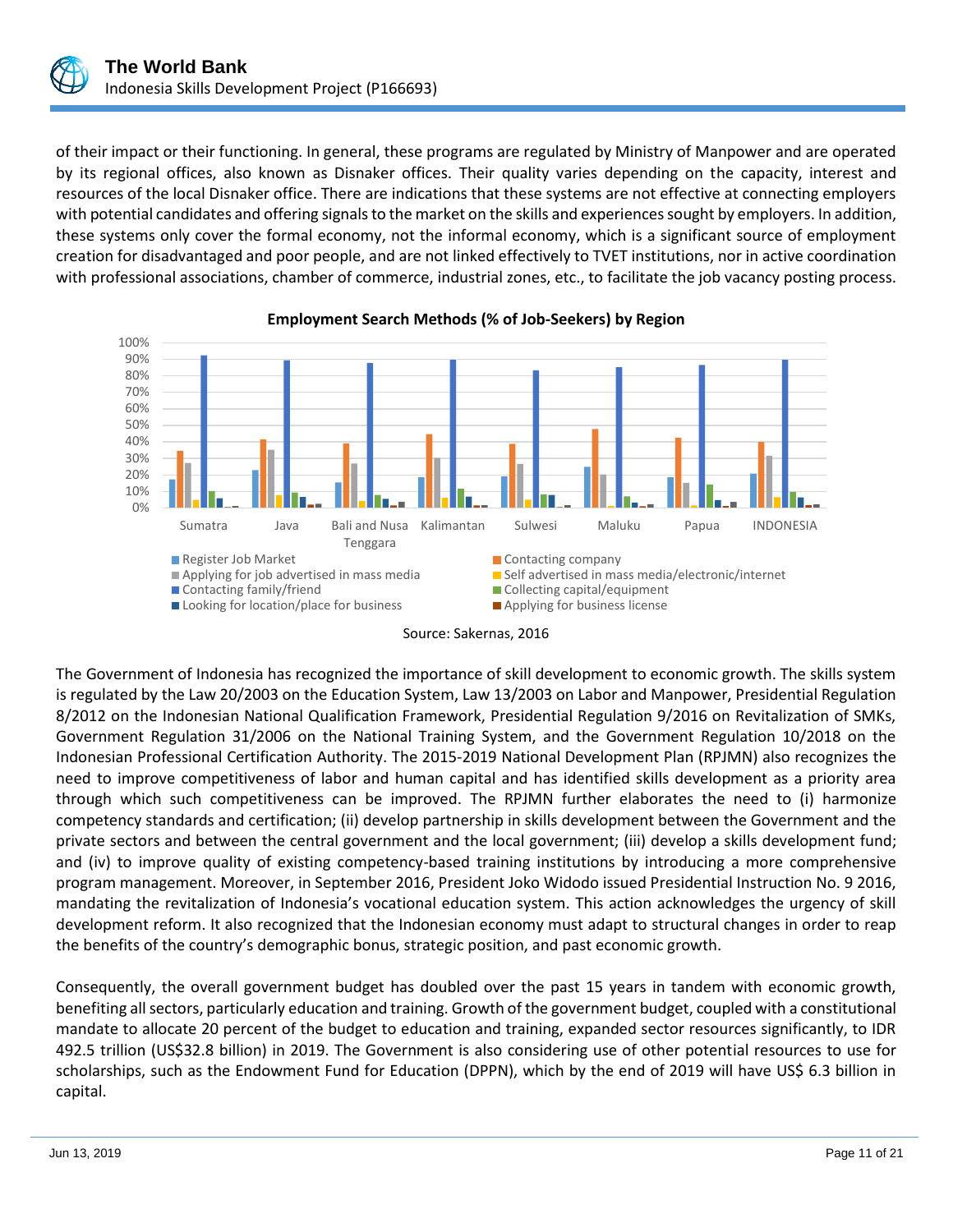

#### **Distribution of Education and Training Public Expenditures**

Source: World Bank calculations based on 2019 budget.

Despite this impressive fiscal effort, several challenges still hamper the well-functioning of the skills development system:

- The existing mechanisms to identify the competencies that the industry needs have been only partially implemented. Per mandate, competency standards are to be developed by the line ministries, with participation of the private sector under the technical guidance of Ministry of Manpower. A recent study for ten ministries that provide training found that only 23% occupations have developed their competency frameworks.<sup>14</sup> The main reason is lack of prioritization of the competence development by line ministries, both in terms of financial and human resources.
- Given poor quality assurance, there is high heterogeneity in the quality of TVET providers and many are not delivering the right competencies. Quality assurance mechanisms are weak, allowing poor quality TVET institutions to operate. Focus is mostly on technical skills, without adequate attention to soft-skills complementary development.<sup>15</sup> Additionally, given the lack of approved competencies, many training institutions and certification bodies operate without them (defined competencies are only used in 33% of training programs and 36% of certification programs).
- In practice, several independent skills development mechanisms operate with limited coordination and limited participation of the private sector in the governance structure. For example, there is little collaboration between BLKs under MoM and under local governments, between BLKs and SMKs, and between SMKs and Polytechnics.

<sup>&</sup>lt;sup>14</sup> World Bank. 2018. Assessment of Development and Implementation of Competency Frameworks (SKKNI) In Indonesia.

 $15$  The Institute of Technology in Bandung conducted a survey of their students' soft skills on a scale of 1 to 7, which 7 demonstrating a strong skill level. Practical thinking scored high, with 71% of students scoring above a 5. Similarly, 88% of students scored above a 5 for concentration. However, other skills such as leadership, autonomy, and adaptation scored poorly with over 50% of the students below a 3.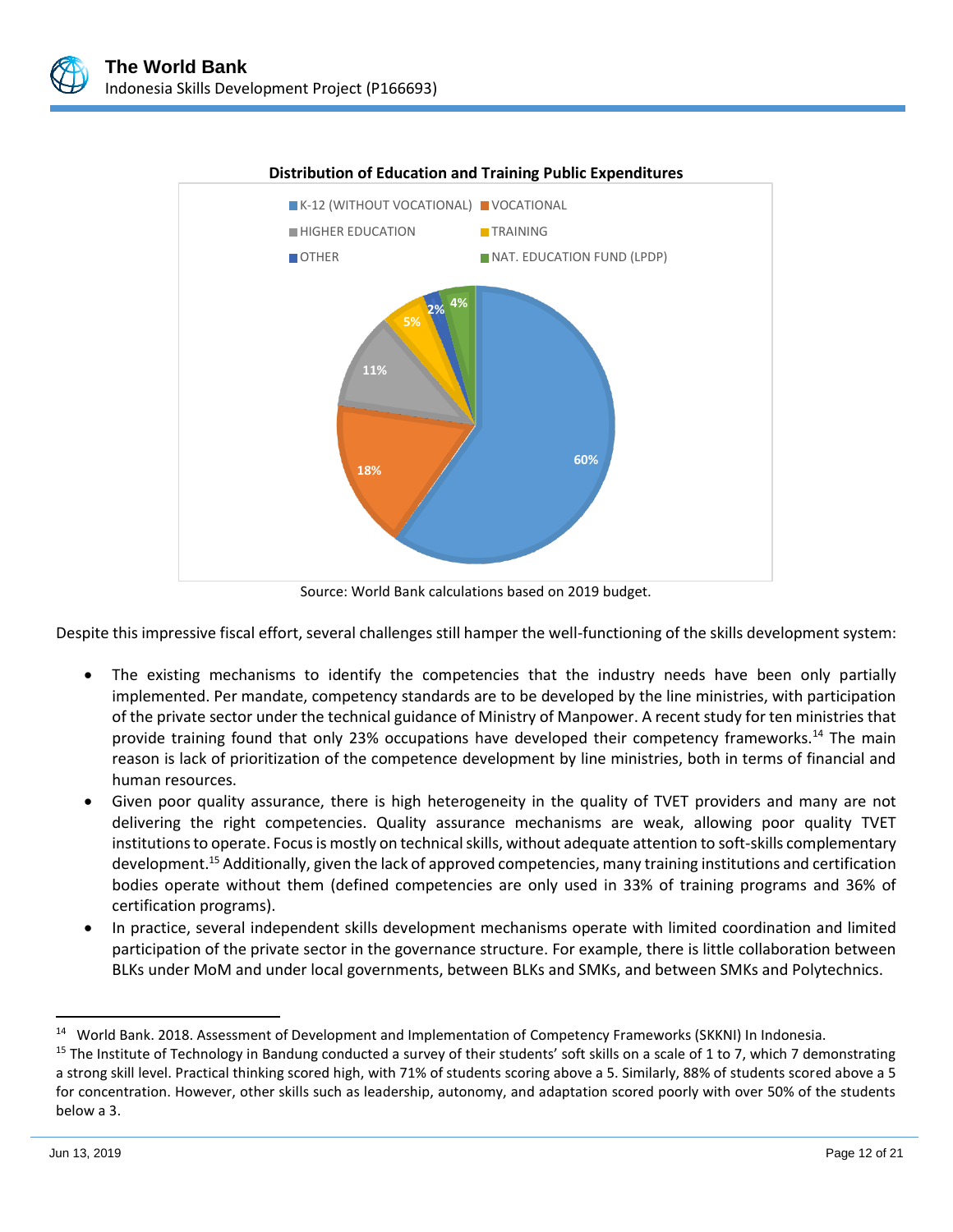

• The use of data for planning is limited. Information is not captured in a systemic way to adapt the training sector to changes in labor demand from public and private sector. Recent developments are promising, as MoM has started development of a labor market information system (*AyoKitaKerja*) to facilitate job matching and guide priorities in competence and skills development. Similarly, CMEA is establishing a "critical occupations list" that identifies the most demanded occupations and is expected to be updated periodically.

In order to implement the RPJMN 2015-2019, different ministries have developed several "roadmaps" and Operational Guidelines, though in a parallel and not well articulated way. For instance, CMEA has developed the Roadmap of Vocational Policy in Indonesia 2017-2025, which provides an overview of the future need and outlines the direction for development of VET (including SMKs, BLKs, and Polytechnics). In parallel, the Ministry of Manpower has developed the Grand Design of National Vocational Training 2017-2019, which includes guidelines on the development of non-formal skills in training at BLKs and LKPs. The Ministry of Education and Culture has developed the Roadmap of SMK development 2017-2019 and the Strategy for Implementation of SMK Revitalization. Finally, the Ministry of Research, Technology, and Higher Education has developed their Vocational Higher Education Revitalization Program, and the Teacher Training Institution Revitalization Strategy, both in 2016.

To implement the different plans, line ministries have also started several important actions. On the institutional side, the Ministry of Manpower has established a TVET committee with participation of the private sector, to provide guidance for their decisions with regards to training. Most line ministries continued in their effort to finalize the development of their respective sectoral competency frameworks, as well as the acceleration of the accreditation of TVET institutions (particularly at the SMK level). With regards to data management, the Ministry of Manpower has launched a labor intermediation system (*Ayokitakerja*), and initial actions have been taken to elaborate a first Indonesian Critical Occupation list. Finally, with regards to the supply side, in recent years there has been a massive expansion of the number of vocational education training providers, specially at the SMK level. Also, through the BLK revitalization program, the Ministry of Manpower has restructured the course content of their BLKs, creating 17 high quality BLKs directly under their direct supervision support other training institutions (owned by local governments or the private sector). At the same time, beside accommodating the expansion of SMK, the Ministry of Education and Culture has also started the implementation of the SMK revitalization program, to improve the alignment with the private sector, the infrastructure conditions, and teacher quality at the SMKs (though given resource constraints, the program has reached less than 10 percent of the existing SMKs).

More recently, the Government of Indonesia (GoI) has announced the creation of a subsidy scheme for technical training and certification (*Kartu Pra-Kerja*) for "triple skilling": a) up-skilling the employed (job competency improving, skills updating); b) re-skilling those terminated and in unemployment; and c) skilling first-time graduates and job seekers. Initial targets are to reach 500,000 individuals in 2019, and 2 million in 2020. The scheme will also provide a cash incentive scheme during training and after for up to 6 months, until trainees can find a job. The intended modality will rely on new digital technologies, for selection of training courses, and in same cases for online delivery as alternative to traditional face-to-face approach. It is expected that a newly created National Vocational Education and Training Committee, cochaired by the Coordinating Ministry of Economic Affairs (CMEA), the Coordinating Ministry for Human Development (Kemenko PMK), Bappenas, and Ministry of Finance, with a Program Management Office (PMO) sitting in CMEA, will implement *Kartu Pra-Kerja*.

Finally, the Government is also intended to reform DPPN to pay for scholarships, and for potential financing for TVET in the near future. According with LPDP (the agency managing DPPN) there is increasing focus on allocating scholarships to achieve broader policy objectives, in particular through allocating 80% of funding to "affirmative action" scholarships (including potentially TVET) in four groups: (a) students from lagging regions, (b) civil servants/police/army, (c) training of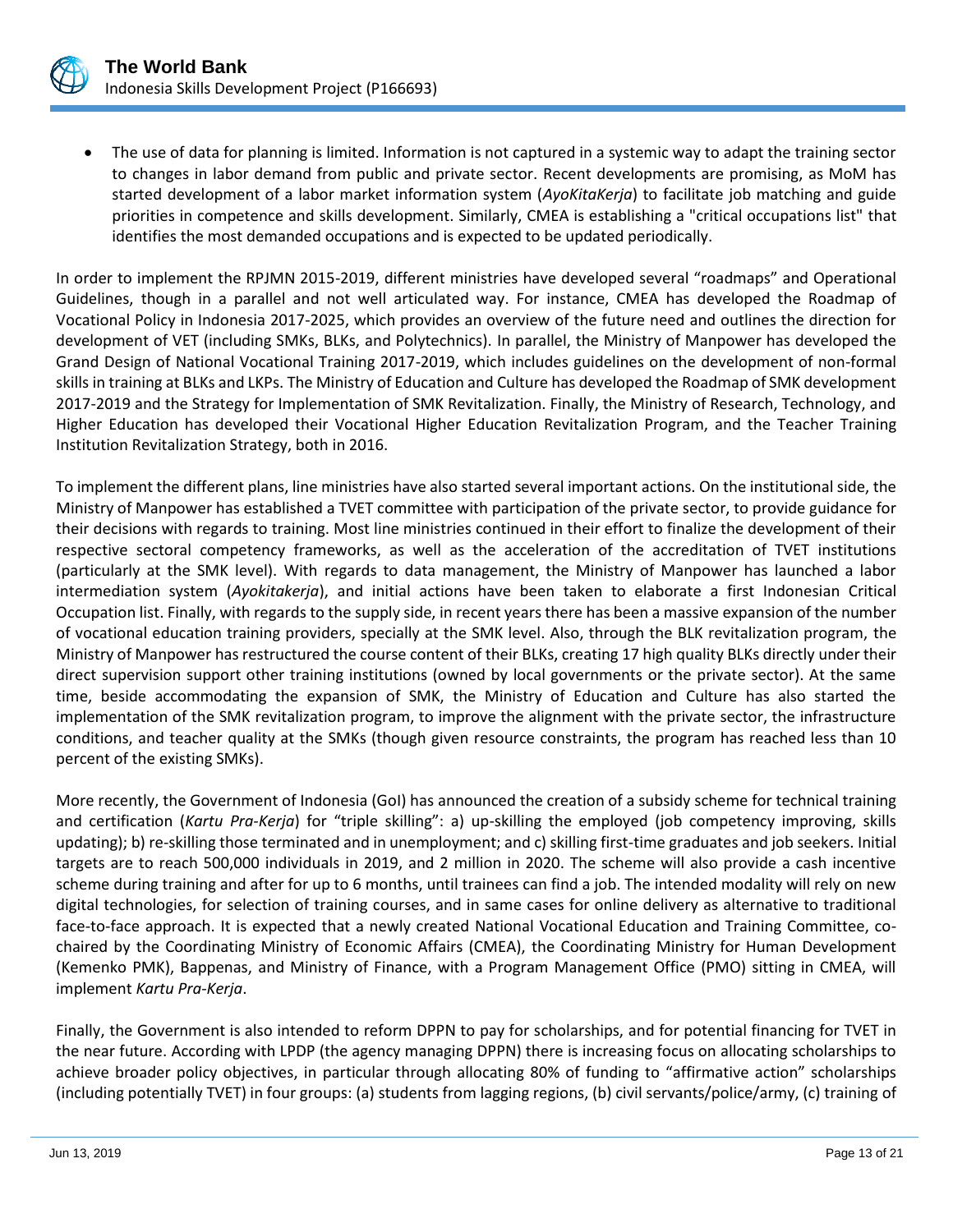

university lecturers and (d) religious school students. This reform is likely to be combined with a new Skills Development Fund, which would provide most of the funding for results-based training approach under the reformed scheme.

Nevertheless, all actors recognize that to achieve improved allocation, quality and efficiency of public spending on the Indonesian TVET system, the following principles should be followed:

- *Respond to the evolving needs of the industry and of the population.* The TVET system should provide workplace skills through both education and training institutions and enterprises and adapt rapidly to the technological change associated with Industry 4.0. It should provide education and training for students of all ages and backgrounds, from operators to experts, and opportunities of frequent upskilling throughout the lifetime. This will require a more modular approach to course offerings, with an emphasis on short course training and soft skills in addition to technical skills.
- *Incentivize high quality.* TVET institutions should provide graduates with the skills required by the industry and employers, with certifications that are recognized nationwide. Moreover, TVET institutions should become outcome oriented, focusing on the skills students will need in the job market. Many of the current institutions may not operate at the optimal scale, so some of them may be forced to merge or close for inability to operate in a high standard context. The agencies in charge of quality control must monitor compliance with national standards and investigate quality concerns.
- *Provide adequate funding under the right governance structure.* Resources should guarantee an adequate supply of TVET providers, and crowd in resources from government, enterprises and individuals. The governance structure, with a central role of the private sector, must ensure that resources are allocated to high quality programs in areas under high demand.
- *Be based on data and consumer information*. The system should collect information on student training records and provide publicly available information on occupation descriptions, courses and training providers. Based on labor market information, critical occupation lists should be used to prioritize resources.

The proposed Program-for-Results thus focuses on enhancing the efforts in revitalizing the education and training system in Indonesia as a critical step to develop a more skilled workforce to meet labor demand across sectors, and thus continue underpinning Indonesia's economic growth prospects. There is a critical role for the education and training system to address the skills mismatch by helping to re-orientate labor to more productive sectors of the economy, through the provision of relevant skills training that enables this transition; and to upgrade the curricula of the training and worker closer with employers for the education system to train persons with the skills demanded by employers. Most of the efforts are in this direction, though need better articulation and unified strategic direction that this Program for Results intends to provide.

## Relationship to CAS/CPF

The proposed Program-for-Results is well aligned with the World Bank's twin goals of eliminating extreme poverty and increasing shared prosperity. It supports the Country Partnership Strategy (CPF) for Indonesia FY16-FY20, in particular under the Engagement Area (EA) 6: Collecting More and Spending Better; and the Supporting Beam (SB) II: Shared Prosperity, Equality, and Inclusion. The task is also contributing to the achievement of CPF objective indicators on: (i) Central government spending on health, capital expenditure and social assistance (EA6); and (ii) Support creation of and access to productive jobs (SB II). Similarly, with a strategic focus on delivery systems strengthening, and promoting human capital, the Program is aligned with the Bank's Social Protection and Labor Strategy 2012-2022. The proposed Program is also closely linked to the priorities of the World Bank's 2018 World Development Report (WDR) on "Learning to Realize Education's Promise", and the 2019 WDR on "The Changing Nature of Work". Both reports provide evidence for improving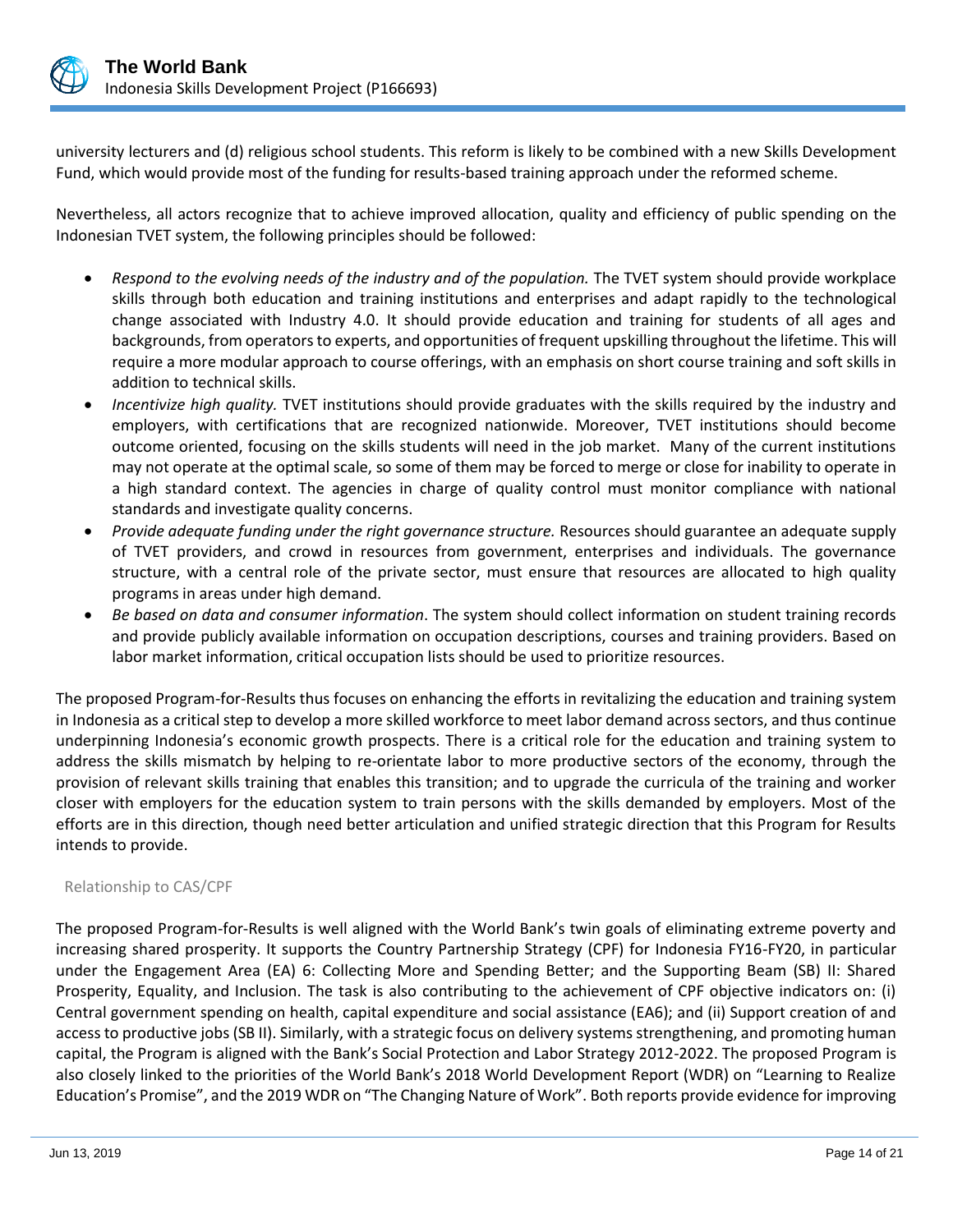

education and training systems at scale and discuss how to prepare the labor force to cope with technological change through alignment of competences to emerging labor demand, and to improve job matching.

## Rationale for Bank Engagement and Choice of Financing Instrument

The Bank is well positioned to support the GoI in the reform of its skills development system. Through the last several years of engagement in the skills, education, and job sector, the Bank has established itself as a knowledge organization that is uniquely positioned to bring international good practice to bear. The Bank has supported a range of analytical work that has strengthened the overall jobs and skills sector: a) the 2010 Indonesia Jobs Report: Towards Better Jobs and Security for All; b) the programmatic task Delivering Work Opportunities for All Indonesians: An Engagement Program (P146480) during 2013-2017; and c) the ongoing programmatic Indonesia Jobs Action Program (163964). Additionally, the Bank's convening authority in the sector is well recognized, as is its commitment to supporting government-led, multidonor processes.

In particular, the Bank has an extensive track record in leveraging substantial expertise in expanding/reforming VET and broad skills development sectors, bringing the best available global knowledge to the project. Moreover, the Bank is among GoI's major external partners, and the Government sees value in having the Bank's backing in reforming its ambitious skills development program. The Bank brings expertise to develop the instruments and tools required to operationalize the scale-up of large skills interventions and monitor them adequately. The Bank financing support can also allow deep engagement and dialogue with other central ministries (Ministry of Finance, Ministry of Planning/Bappenas) on the importance of continuing to support the skills agenda, and in helping protect the budget needed to fulfill this mandate.

Providing the financial resources through the Bank's Program-for-Results (PforR) instrument will also ensure that the proposed operation effectively supports this multi-sector agenda, by incentivizing institutions delivering skill services to address issues across sectors and levels of government and to use existing resources more effectively. This operation will also draw from the successful experience of two recent Bank PforR operations in the Human Development sector: the Social Assistance Reform Project (P160665), and the Investment in Early Years (P164686).

Successful implementation of a skills development reform Program in a complex institutional environment will require sustained high-level engagement and commitment, and the PforR instrument will provide the incentives for more efficient and coordinated service delivery of the required interventions. This will be done by (a) establishing a management mechanism to regularly set targets, monitor results, and hold implementing agencies accountable for performance; (b) addressing multisectoral and multilevel coordination problems that constrain effective delivery of programs and interventions; (c) prioritizing delivery of core services that are critical to skills development; and (d) establishing a system to generate, collect and manage regular and reliable data for results-based management of interventions. The PforR can thus enable a strategic focus on the interventions of the Indonesia skills development system that the World Bank considers key triggers for enhancing it. Second, it can ensure a sharper focus on the most important results GoI wants to achieve, by linking World Bank funding directly to the achievement of specific results rather than inputs. Third, it can leverage and strengthen country systems, including public financial management, procurement management, and social and environmental systems management needed for the Program to achieve its desired results. Fourth, it can incentivize central and local governments, and training institutions, to focus on delivering results, while providing them flexibility to innovate and develop their skills development systems. Fifth, it can strengthen the skills system's focus on output and outcome monitoring and development and implementation of an independent and credible verification system. Finally, it can leverage World Bank assistance in innovative ways by fostering partnerships with the private sector for greater development effectiveness.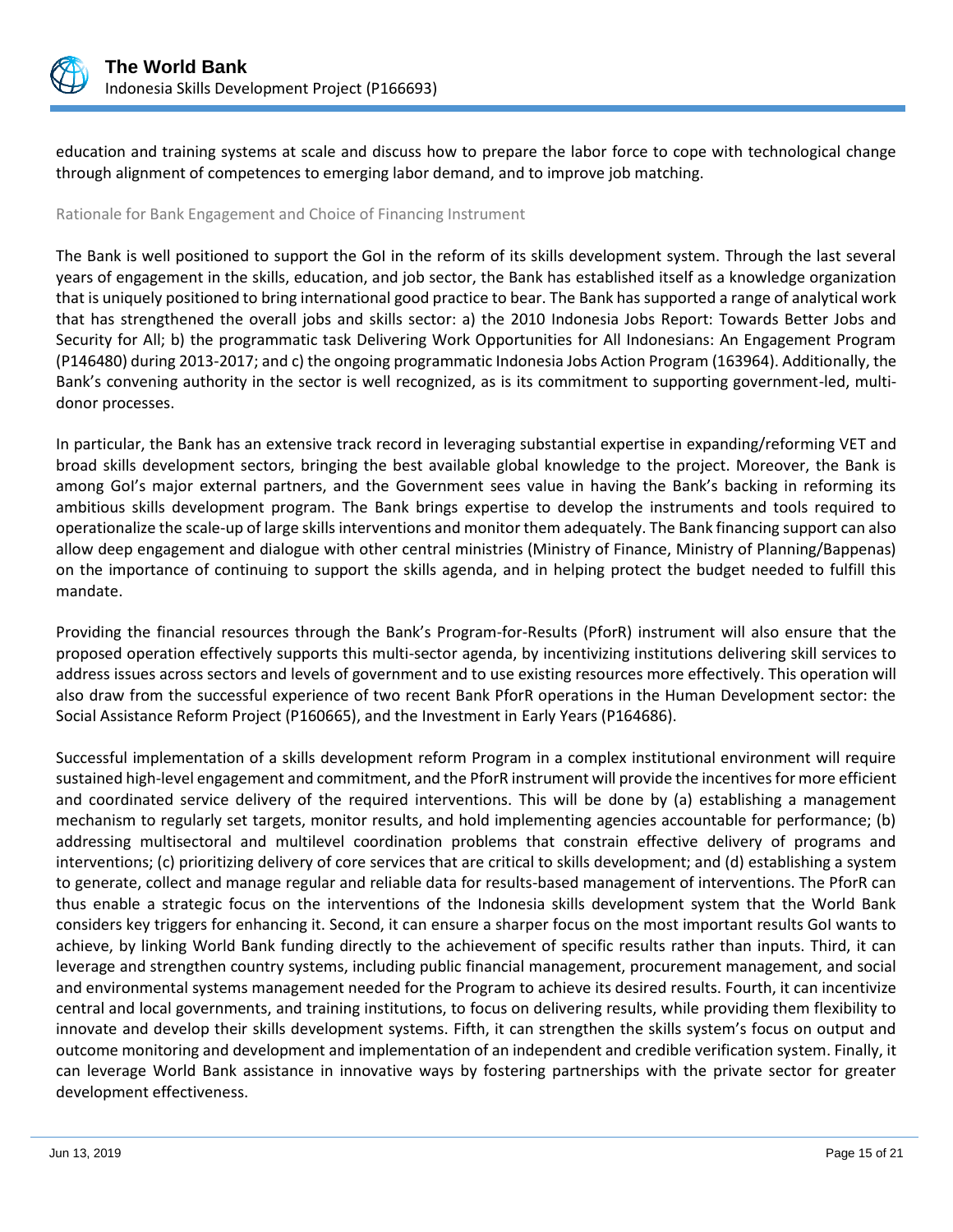

#### **C. Program Development Objective(s) (PDO) and PDO Level Results Indicators**

#### Program Development Objective(s)

To support the Government of Indonesia' development of a more skilled workforce by enhancing the institutional mechanisms for skill development and increasing access to quality and market-relevant training for the workforce.

#### PDO Level Results Indicators

The progress towards achieving the PDO will be measured through five key results indicators provided below:

- i. Percentage of institutions and programs following revised competency frameworks
- ii. Number of certified trainees under *Kartu Pra-Kerja* modality
- iii. Number of certified trainees under reformed DPPN
- iv. Percentage of trainees in prioritized occupations with high demand
- v. Number of industry councils established

#### **D. Program Description**

#### PforR Program Boundary

The PforR is anchored in the Government of Indonesia (GoI)'s overall program for skills development, as identified in the country's medium-term national development plan (RPJMN, 2015-2019), in conjunction with the different subsequent roadmaps and plans led by different line ministries and described in the previous section. The graph below illustrates the key areas of coverage of PforR within RPJMN framework. The next RPJMN 2020-2024 is expected to expand this overall program, by including new aspects as worker's entitlement card program, and reform to public sector scholarships, as well as a revised institutionality for the sector under the National Vocational Education and Training Committee.

Reform of the skills development system is both complex and wide-ranging, and the RMJSN represents the full range of what needs to be done in the long term to transform the Indonesian skills system. Given the evolving status of the next RPJMN, the program boundary of the PforR can be expected to change, along the depth and scope of the operation. During preparation of this proposed Program, agreement will need to be reached in what is a manageable set of reforms for the next four years.

Initial discussions indicate the following possible priority results areas and activities, as selected elements within the Government's program areas:

**Results Area 1: Development of competency frameworks and strengthening the quality assurance system and portability of certification credentials.** Competence frameworks, that later will be used for training and certification, should explicitly take into account industry needs (including the socioemotional skills needed to perform different occupations) and included in training packages<sup>16</sup>. In Indonesia, despite several explicit legal mandates, the development of competence frameworks has not been finalized, and their use in accreditation and training is limited. This results area will support the completion of the competence frameworks and their regular updating. To ensure the use of the

<sup>&</sup>lt;sup>16</sup> A training package for an economic sector includes the education and training supply across all the levels of the Indonesian Qualification Framework and the content of that supply.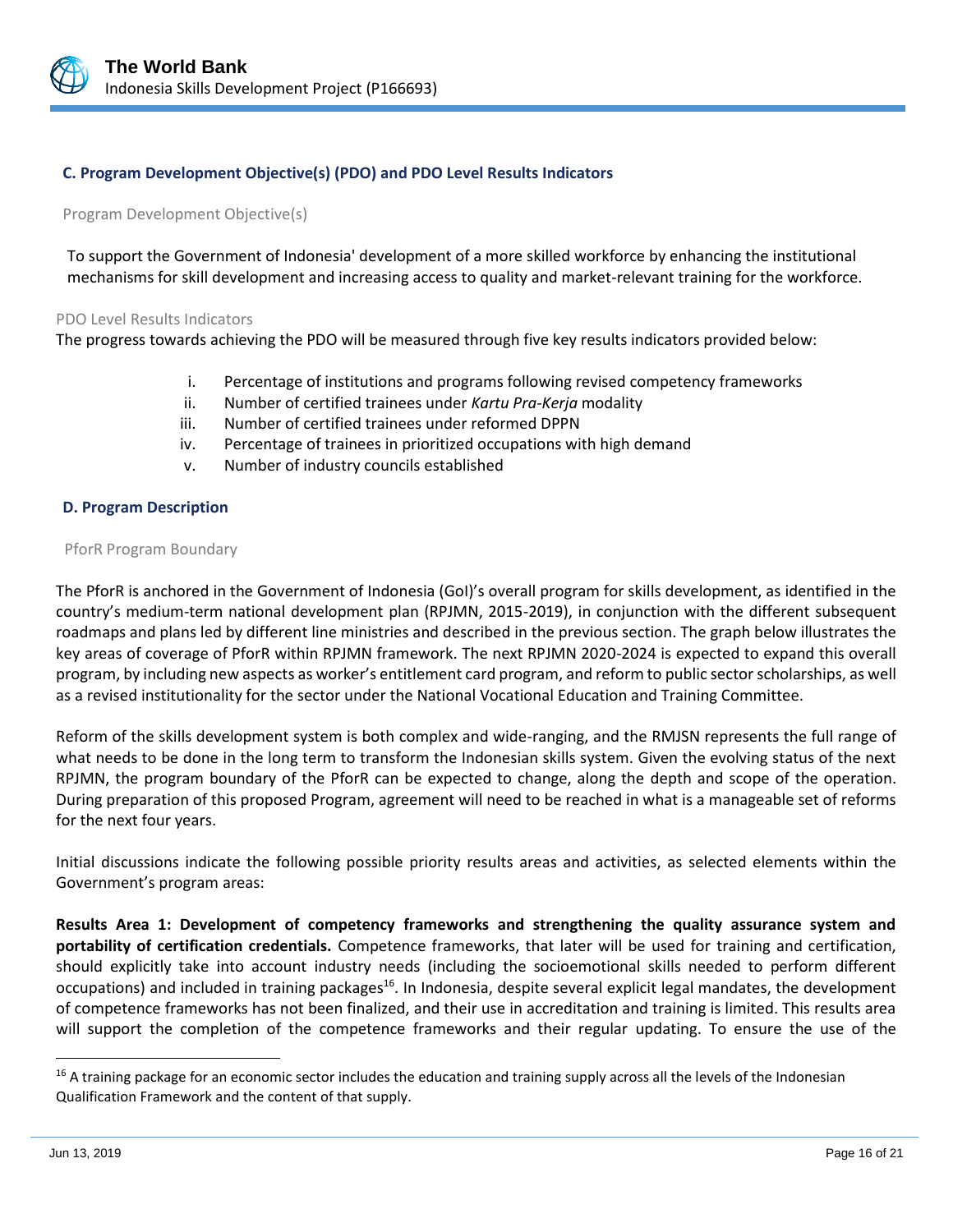

competence frameworks, this results area will also support their use in the accreditation process of TVET institutions and the creation of a single national database of TVET institutions, including type of trade and their level in the qualification framework, accreditation status, output and outcomes. The database will be developed and initially maintained by Coordinating Ministry of Human Development (given the multiplicity of actors in the sector provision). To promote certification and facilitate recognition of prior learning, this results area will create a national database of TVET recipients, including certification obtained. The database will be initially maintained by the Ministry of Manpower and focus on a system for collecting certificates for new graduates of training programs. Given that accreditation and certification will require a large number of specialized institutions, BNSP will create and maintain a national database of accredited and certified institutions (LSPs).

**Results Area 2: Expanding access to quality training, especially for disadvantaged groups.** This results area will ensure adequate prioritization of resources across line ministries' budgets, for adequate financing of key training packages, under a new Skills Development Fund. The PforR will stipulate that for all ministries, additional resources for TVET institutions should go only to accredited institutions, based on payment per graduate that achieves certification (results-based approach). The proposed PforR will also create incentives for TVET providers to build short modular courses (including online), such as competitive funds to develop the course, and then subsequent payments per graduate. It will also develop a voucher scheme, such as entitlement cards (*Kartu Pra-Kerja*), where users (in particular, disadvantaged groups, including women, the poor, the disabled, that currently has few opportunities to access) can purchase skills development services from public or private accredited providers. Finally, to ensure that training packages cover all levels of the qualification framework, including specialist levels, this area will also support the revision of the public sector scholarship scheme (DPPN) to align the beneficiaries to the priorities of skills development needs.

**Results Area 3: Strengthening of the labor market information system to guide skills development priorities.** The redesign of Indonesia's Labor Market Information System (*AyoKitaKerja*), and the establishment of a Critical Occupation List will actively inform training providers and general public on priority occupations and competences (technical, soft skills) for both private and public labor markets. The PforR will thus support the development of an information system of all the occupations with skills needed and institutions/on-line courses that teach those skills<sup>17</sup>. This area will also support the continued upgrading of employment offices (equipment, training of manpower), as essential actors to facilitate jobskills matching.

**Results Area 4: Reform to the governance structure by increasing the role of the private sector.** This results area will support the establishment of a Presidential-level council, the National Vocational Education and Training Committee, to define policies that will ensure the right skills Indonesia needs. The National Vocational Education and Training Committee will lead the skills development platform, and will be co-chaired by CMEA, Kemenko PMK, Bappenas, and Ministry of Finance. It will also include as members the Ministry of Manpower, the Ministry of Education and Culture, the Ministry of Religious Affairs, the Ministry of Research, Technology, and Higher Education, and the Ministry of Industry. It will also count with representatives from the private sector (APINDO, KADIN). Similarly, a PMO will be established under the lead of CMEA. The PMO would function as a Secretariat to the Committee and advise it on policies, particularly on their relevance to the existing demand. The Committee will oversee and get advice from different Industry Councils. The Industry Councils, which will have the lead of the respective line ministry and include the relevant private sector and research institutions, will effectively oversee skills development within a given industry (including public sector civil service), and elaborate, and periodically revise, the training packages within each industry and assess skills trends in each industry. The Industry Councils will also identify collaboration opportunities with different institutions participating in the system, across subregions in Indonesia.

 $17$  The system will be integrated with the databases created under Results Area 1.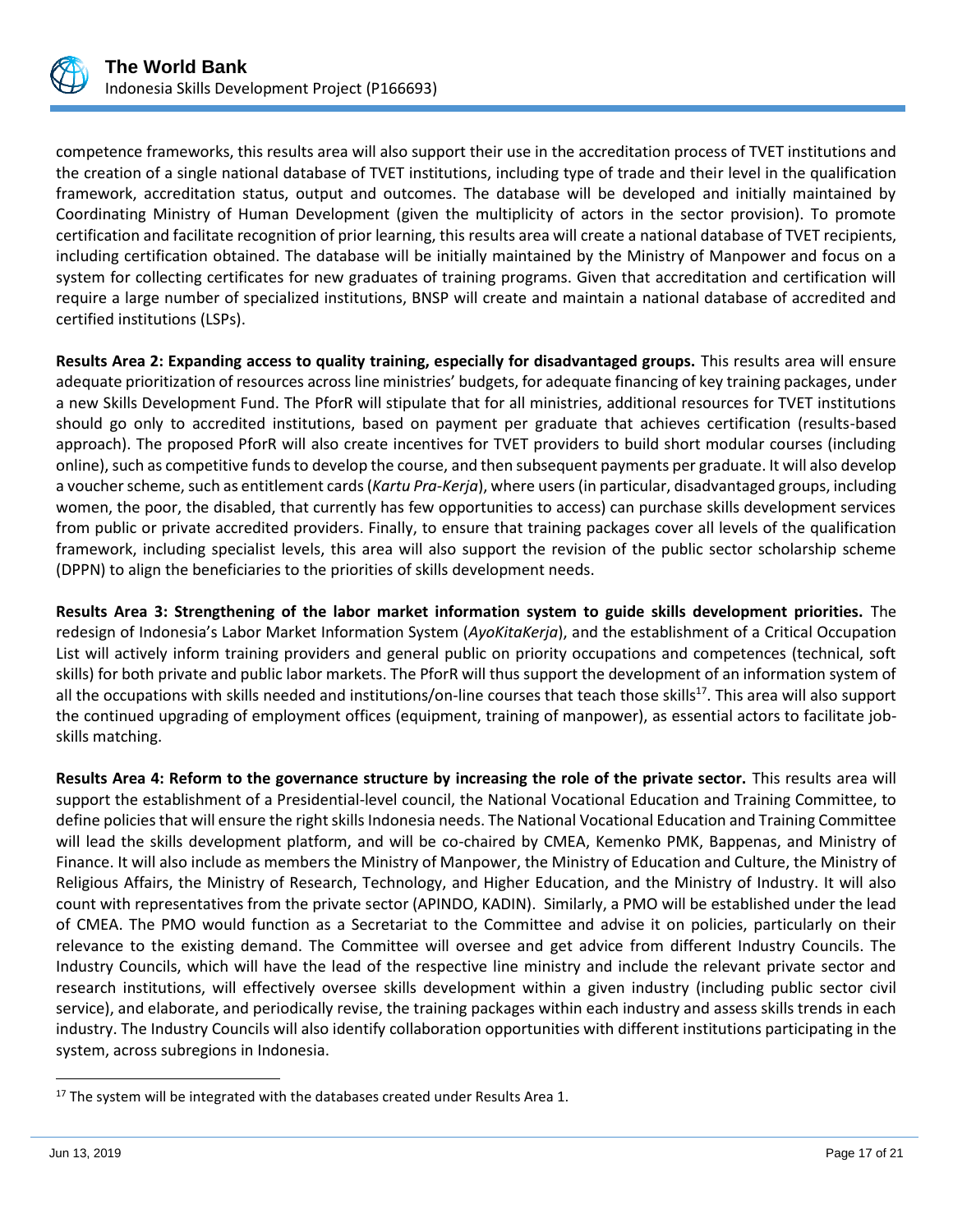

| <b>Activities</b>                                                                                                             | <b>Outputs</b>                                                                                     | <b>Intermediate</b><br><b>Outcomes</b>                                                                              | <b>Outcomes</b>                                                               |
|-------------------------------------------------------------------------------------------------------------------------------|----------------------------------------------------------------------------------------------------|---------------------------------------------------------------------------------------------------------------------|-------------------------------------------------------------------------------|
| portability of certification credentials.                                                                                     |                                                                                                    | Results Area 1: Development of competency frameworks and strengthening the quality assurance system and             |                                                                               |
| Revision of competence-<br>based training curricula of<br>key sectors, including<br>private sector participation              | Competency<br>frameworks approved in<br>key sectors*                                               | <b>Implementation of</b><br>competency frameworks<br>in training programs (PDO<br>Indicator i)                      | Increased quality and                                                         |
| <b>Blueprints for</b><br>development of databases<br>on TVET providers,<br>certification institutions,<br>and TVET recipients | <b>Databases developed</b><br>and rolled out*                                                      | Databases updating<br>information on frequent<br>basis                                                              | pertinence of training                                                        |
|                                                                                                                               |                                                                                                    | Results Area 2: Expanding access to quality training, especially for disadvantaged groups.                          |                                                                               |
| Strategy to finance TVET<br>provision based on results-<br>based approach in key<br>sectors                                   | Approval of budgeting<br>for TVET institutions in<br>key sectors using results-<br>based financing | <b>Allocation of budget for</b><br><b>TVET institutions in key</b><br>sectors following results-<br>based approach* |                                                                               |
| Strategy for incentivizing<br>the development of online<br>short courses, and prior<br>learning certification                 | Approval of incentives<br>for development of<br>short courses, including<br>prior learning         | <b>Roll out of awards of</b><br>short-course development<br>incentives*                                             | Improved access and<br>effectiveness of                                       |
| Design of Kartu Pra-Kerja<br>established and approved                                                                         | Implementation of Kartu<br>Pra-Kerja modality for<br>training courses (face to<br>face and online) | <b>Number of certified</b><br>trainees of Kartu Pra-<br>Kerja modality*<br>(PDO indicator ii)                       | resources allocated to<br>training                                            |
| Strategy to reform DPPN<br>public scholarships                                                                                | Approval of DPPN<br>reform                                                                         | <b>Number of certified DPPN</b><br>trainees under new<br>modality*<br>(PDO indicator iii)                           |                                                                               |
|                                                                                                                               |                                                                                                    | Results Area 3: Strengthening of the labor market information system to guide skills development priorities.        |                                                                               |
| Conceptual design of skills<br>monitoring platform                                                                            | <b>IT development and</b><br>software for skills<br>development platform                           | Information released on<br>competences needed for<br>sector development                                             |                                                                               |
| Data analysis for<br>establishing critical<br>occupation lists                                                                | <b>Critical occupations list</b><br>developed and updated<br>periodically*                         | Training prioritized in<br>occupations with high<br>demand<br>(PDO Indicator iv)                                    | Improved job placement<br>opportunities                                       |
| Stocktaking of current<br>situation of employment<br>offices                                                                  | Strategy elaborated to<br>strengthen employment<br>offices                                         | <b>Usage of public</b><br>employment offices<br>across Indonesia by<br>employers and job<br>seekers *               |                                                                               |
|                                                                                                                               |                                                                                                    | Results Area 4: Reform to the governance structure by increasing the role of the private sector.                    |                                                                               |
| Strategy for improved<br>linkages between TVET<br>providers and private                                                       | <b>Protocols and</b><br>memorandums of<br>cooperation signed with                                  | <b>Establishment of industry</b><br>councils*<br>(PDO indicator v)                                                  | <b>Establishment of new</b><br>governance structure for<br><b>TVET sector</b> |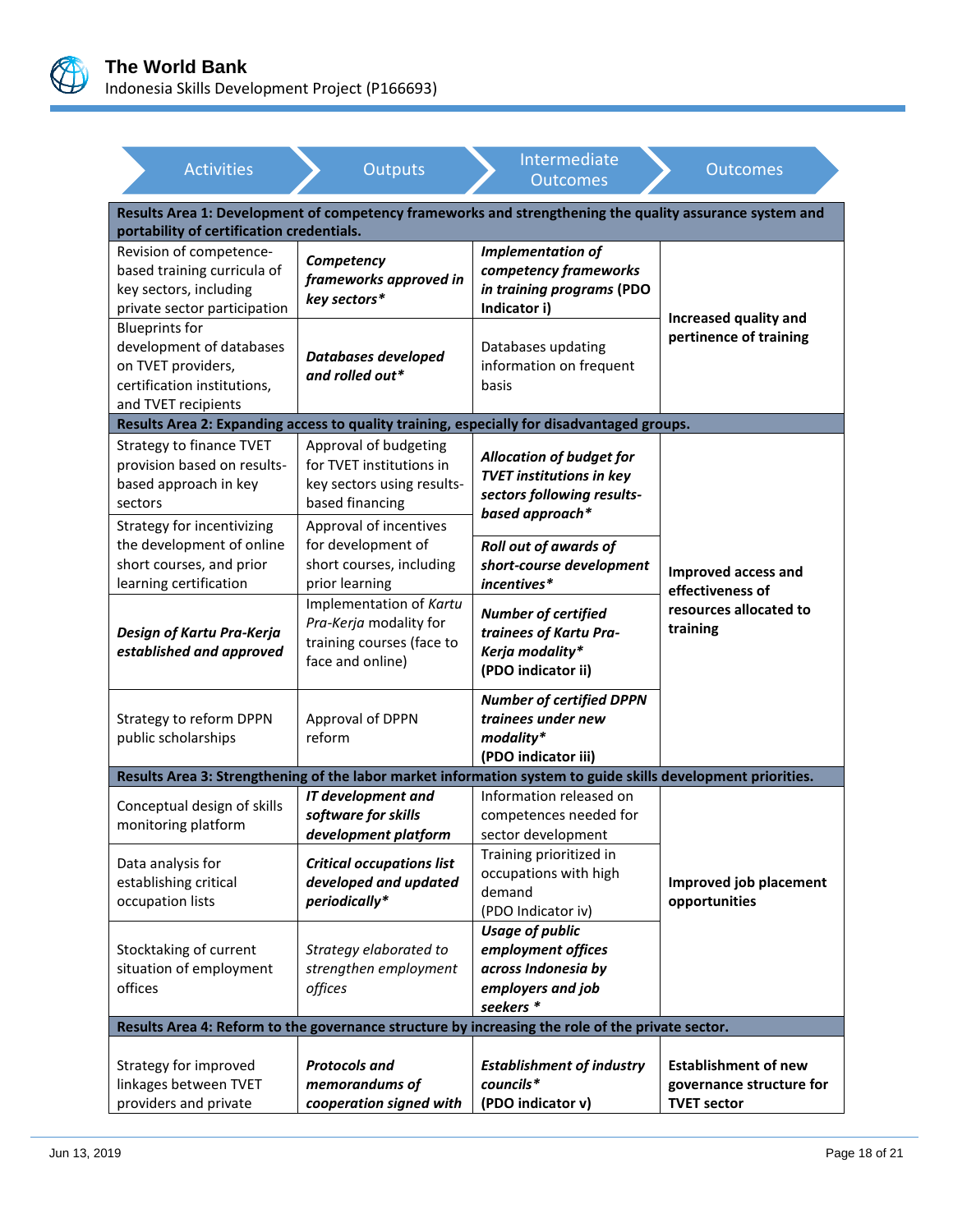

| tor representatives<br>sector | key industry players* |  |
|-------------------------------|-----------------------|--|
|                               |                       |  |

Note: Proposed DLIs are bold and in italic. \* indicates scalable DLI.

The Bank will disburse funds for \$200 million over four years through disbursement-linked indicators (DLIs) for the Program. The three main criteria for selecting these DLIs are that: (a) the desired results are within the control of the implementing agencies; (b) the DLIs are achievable in the program period; and (c) the DLIs are verifiable. The DLIs will be designed combining both scalability (financing proportional to the progress towards achievement) and floating (disbursements made when they are met) features. During Program preparation, agreements will be reached on how the DLIs will be reflected in targets for individual ministries, and how results-based approaches will be integrated into government activities and sub-programs.

#### **E. Initial Environmental and Social Screening**

In conjunction with the OP/BP 9.00, the Environmental and Social Systems Assessment (ESSA) should take into account applicable and relevant environmental and social issues. The initial screening of ESSA indicated that activities and investments included under the proposed PfR Skills Development Project do not include hard infrastructure assets, but are focused on enhancing institutional mechanisms for skill development and delivery of technical skills and capacity building. No adverse environmental impacts are foreseeable from these TA-type activities, and no physical footprint that could cause adverse impacts is expected. Potential environmental risk is considered to be low. This is also the case of the government expenditures co-financed by the program (devoted to benefits or grants to provide training and other active labor market policies). Under these considerations, it has been proposed that the ESSA to focus on mainly social aspects, as detailed in the paragraphs below.

Potential challenges are mostly related to the process by which the poor and vulnerable are included in and have access to skills development interventions. Uneven access and training capacity as well as dealing with IT among regions in Indonesia, especially in remote areas should take into in the project intervention. The interventions introduced through this operation are intended to improve social inclusion measures in the identification and targeting of subsidies for training. The expansion of skill opportunities also aims to reach underserved areas such as Papua and West-Papua Provinces and outer islands in East Indonesia, where concentration of Indigenous Peoples and vulnerable community groups is highest in the country. Still, expanded implementation is likely constrained by the current capacity of local providers to effectively deliver training of desired pertinence and quality, and target potential beneficiaries accurately.

The ESSA will assess the outreach, targeting practices, delivery of training services, consultative and participatory processes, incentives and disincentives as well as potential social impacts and perceptions of impacts both at the participant and implementing institutions levels. The ESSA aims to serve as a diagnostic assessment of how the current skills development systems operate and what measures are needed to improve social inclusion and reduce exclusion issues. Action plans will be presented and consulted to relevant stakeholders both at the national and sub-national levels during appraisal to ensure that inputs are widely captured and reflected in the final ESSA.

Legal Operational Policies

 **Triggered?**

..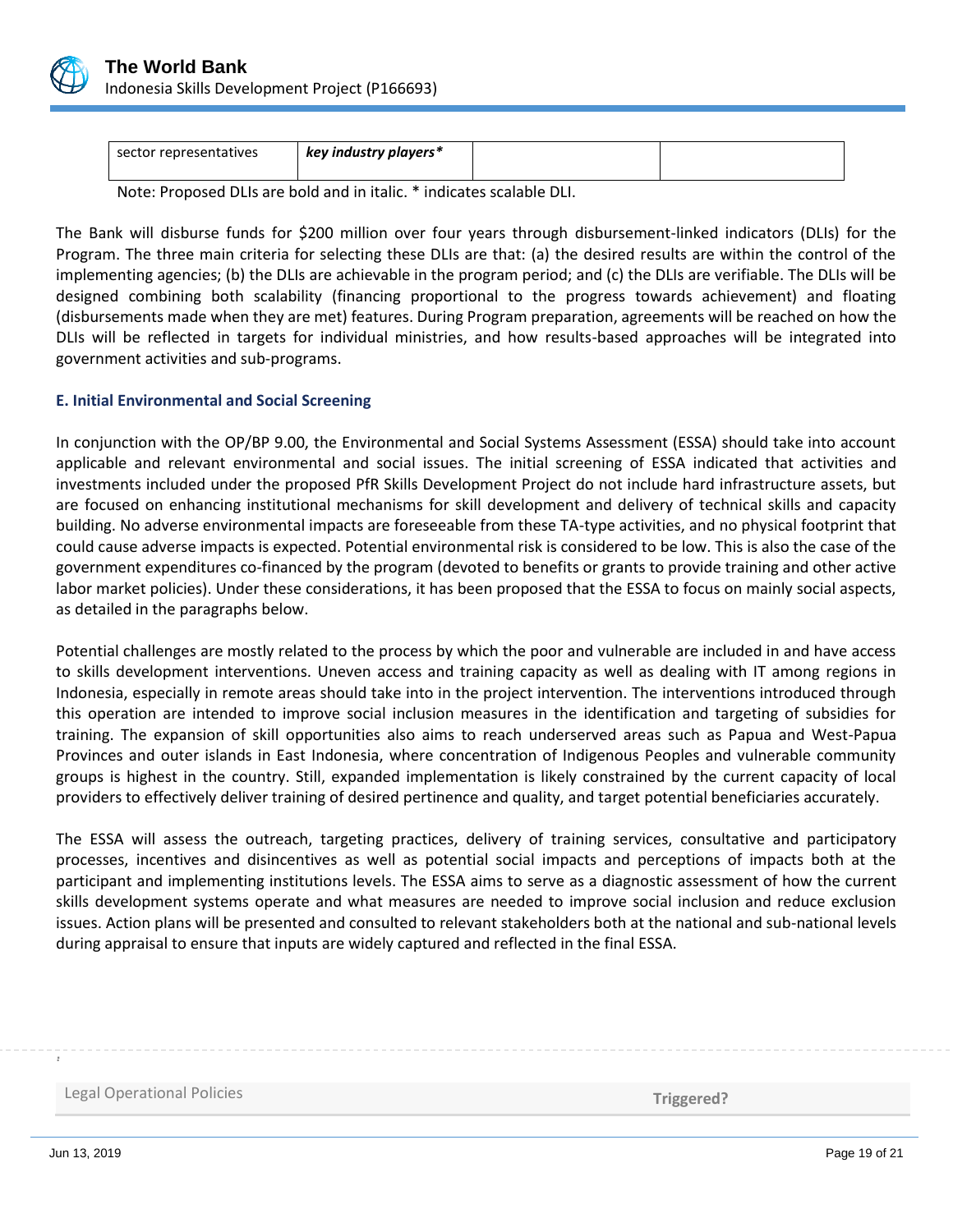

#### Projects on International Waterways OP 7.50

#### Projects in Disputed Areas OP 7.60

Summary of Screening of Environmental and Social Risks and Impacts of the IPF Component

**Note** To view the Environmental and Social Risks and Impacts, please refer to the Concept Stage ESRS Document**.**

# **CONTACT POINT**

## **World Bank**

| Name:         | Pablo Ariel Acosta |        |                              |
|---------------|--------------------|--------|------------------------------|
| Designation : | Senior Economist   | Role:  | Team Leader(ADM Responsible) |
| Telephone No: | 5776+2634 /        | Email: | pacosta@worldbank.org        |
|               |                    |        |                              |
|               |                    |        |                              |

| Name:         | Javier Lugue                       |       |                      |
|---------------|------------------------------------|-------|----------------------|
| Designation : | <b>Senior Education Specialist</b> | Role: | Team Leader          |
| Telephone No: | 5781+3072/                         | Email | jluque@worldbank.org |

## **Borrower/Client/Recipient**

| Borrower :    | MINISTRY OF FINANCE |         |                                                             |
|---------------|---------------------|---------|-------------------------------------------------------------|
| Contact:      | Luky Alfirman       | Title : | Director General of Budget<br>Financing and Risk Management |
| Telephone No: | 0213458289          | Email:  | luky.alfirman@kemenkeu.go.id                                |

## **Implementing Agencies**

| Implementing<br>Agency:  | <b>COORDINATING MINISTRY OF</b><br><b>ECONOMIC AFFAIRS</b> |        |                                                                 |
|--------------------------|------------------------------------------------------------|--------|-----------------------------------------------------------------|
| Contact:                 | Rudy Salahuddin                                            | Title: | Deputy for Creative Economy,<br>Entrepreneurship, and Competiti |
| Telephone No:            | 0213521835                                                 | Email: | rudy@ekon.go.it                                                 |
|                          |                                                            |        |                                                                 |
| Implementing<br>Agency : | <b>BAPPENAS</b>                                            |        |                                                                 |
| Contact:                 | Pungky Sumadl                                              | Title: | Deputy for Population and<br>Employment                         |